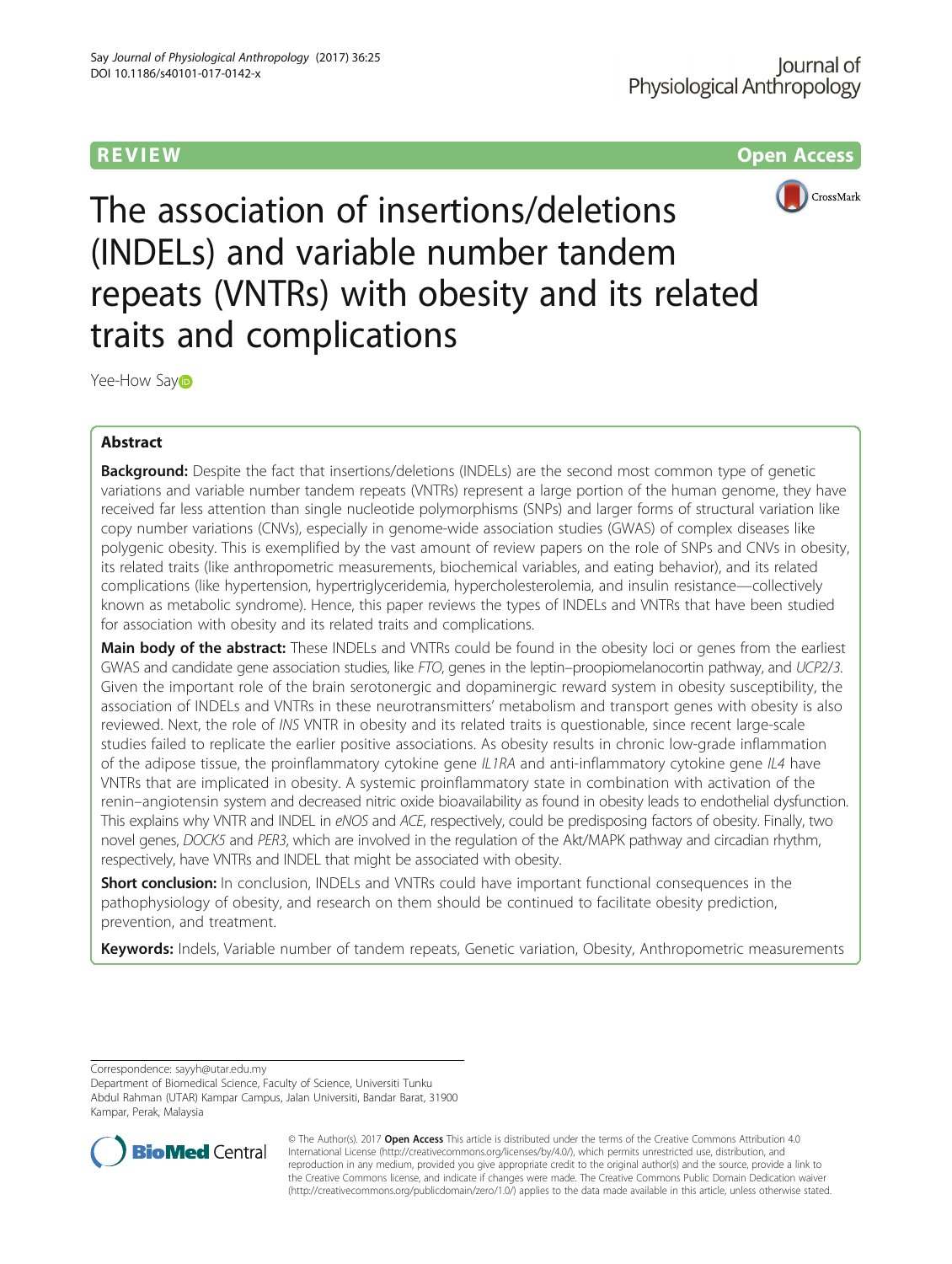# Background

# Obesity and its genetic factors

The worldwide prevalence of overweight and obesity, which rose by 27.5% in adults and 47.1% in children between 1980 and 2013 [\[1](#page-11-0)], has been described as a global pandemic. Obesity, defined as abnormal or excessive fat accumulation that presents a risk to health, is associated with increased morbidity and mortality related to several conditions such as type 2 diabetes (T2D) and cardiovascular disease [\[2](#page-11-0)]. While obesity is mainly caused by environmental factors such as dietary habits and physical activity, it still has a strong genetic component. Family, twin, and adoption studies indicate that genetics account for 20–84% of population variation in body mass index (BMI) [[3, 4](#page-11-0)], the most commonly used anthropometric measurement of adiposity apart from direct body fat content imaging techniques. Other anthropometric measurements such as waist circumference (WC) and waist–hip ratio (WHR) are more correlated with abdominal fat deposition (central adiposity) than BMI and are considered strong risk factors for T2D [[5\]](#page-11-0).

The study of genetic factors involved in body weight regulation in humans heavily extrapolated from studies on rodent monogenic obesity models in the 1990s. Monogenic obesity is a rare form of severe obesity that results from gene mutations that have large effect sizes. By screening children with severe, young-onset obesity for the genetic defects identified in mice, loss-offunction (LOF) mutations causing deficiencies are found in genes encoding for appetite-regulating hormones or their receptors such as leptin (LEP) [[6\]](#page-11-0), leptin receptor (*LEPR*) [[7\]](#page-11-0), proopiomelanocortin (*POMC*) [[8\]](#page-11-0), and melanocortin 4 receptor (MC4R) [\[9](#page-11-0)]. As these LOF variants are only found in monogenic obesity, they are uncommon in the general population. Therefore, various genetic approaches like candidate gene association studies and genome-wide linkage studies have been performed to identify susceptibility genetic loci for common polygenic obesity instead in the early 2000s. However, these approaches have been met with little success as the genes or loci found to be associated with obesity vary heavily across ethnic populations and are therefore difficult to replicate due to several reasons as reviewed in [[10](#page-11-0)].

Fortunately, after the completion of the Human Genome Project in 2003 [\[11](#page-11-0)] and the International HapMap Project (Phase I) in 2005 [[12\]](#page-11-0) in conjunction with the development of high-throughput genotyping techniques as well as bioinformatics and statistical methods, various obesity genome-wide association studies (GWAS) were conducted from 2006 [[13\]](#page-11-0). In GWAS, thousands of genetic variants are genotyped on a single microarray technology for association with obesity and its related traits and complications [\[14](#page-11-0)]. In the recent decade, numerous GWAS among Caucasians (like the Genetic Investigation of Anthropometric Traits (GIANT) consortium) [[15](#page-11-0)], East Asians, and Africans, each analyzing >50,000 individual subjects, have identified >90 loci for obesity (reviewed in [\[16](#page-11-0)]).

# The potential of INDELs and VNTRs in obesity

Genetic variations in the human genome present as (i) single nucleotide polymorphisms (SNPs), (ii) insertions/ deletions (INDELs) ranging from 1 to 10,000 bp in length [\[17](#page-11-0)], and (iii) structural variations that account for a greater number of base pairs. An example of structural variation is variable number tandem repeat (VNTR), which is a DNA sequence motif that is repeated several times in the genome continuously and constitutes Mendelian inheritance (reviewed in [[18, 19](#page-11-0)]). VNTRs cover both microsatellites or short tandem repeat (STR) (1–6-bp-long motifs) [[20\]](#page-11-0) and minisatellites (hundreds of base pairs block motifs) [[21](#page-11-0), [22](#page-11-0)]. The number of times the sequence is repeated differs within and between individuals. The highly polymorphic nature of VNTRs makes them very informative as a class of markers to map for disease loci in family linkage studies [\[18\]](#page-11-0).

SNPs are the most common type of genetic variations found in the human genome, and a substantial amount of research, such as that by the International HapMap Project, has been focused on accurately mapping and identifying them [\[23](#page-11-0)]. In spite of being the second most common type of genetic variations and constituting a large portion of the human genome [[24](#page-11-0)], INDELs and VNTRs are more challenging to identify compared to SNPs, due to library preparation, sequencing biases, and algorithm artifact issues (reviewed in [[25](#page-12-0), [26\]](#page-12-0)). Due to the nature of INDELs and VNTRs, genotyping them on the array platforms that SNP genotyping utilizes has led to technical problems like complications in scoring the number of repeats present. Unlike the vast amount of reviews available in the literature on the association of SNPs and larger forms of structural variation like copy number variations (CNVs) with obesity and its related traits (like anthropometric measurements, biochemical variables, and eating behavior) and its related complications (like hypertension, hypertriglyceridemia, hypercholesterolemia, and insulin resistance—collectively known as metabolic syndrome), INDELs and VNTRs have received far less coverage and attention. In fact, INDELs and VNTRs could have important functional consequences by regulating gene transcription and messenger RNA (mRNA) translation or by modifying the structure of proteins. In addition, since INDELs and VNTRs have greater potential for mutations than SNPs, they may also have an important role to play in the evolution of specific higher organism traits, such as behavior [\[27](#page-12-0)]. Using examples from the literature, this review highlights the functional consequences of INDELs and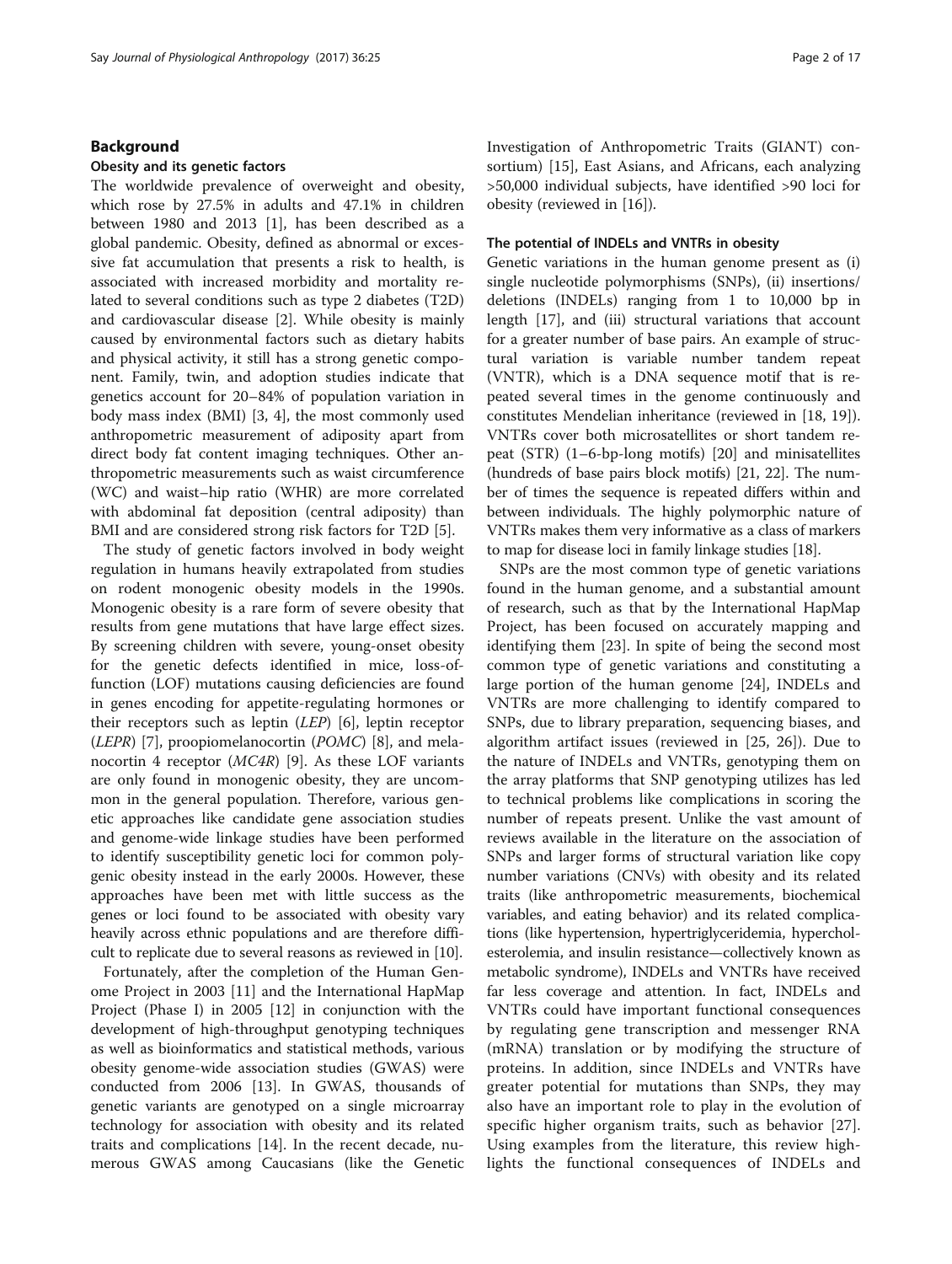VNTRs in the human genome and their association with obesity and related traits. With the advent of faster and cheaper next-generation genome and exome sequencing, paired with the rise of the software availability for genome-wide detection of INDELs (like indelMINER [[28](#page-12-0)]) and VNTRs (like VNTRseek [\[29\]](#page-12-0)), it is hoped that association and functional characterization studies between INDELs/VNTRs and obesity should be continued and not neglected.

# Main text

# INDELs and VNTRs in obesity genes from the earliest GWAS and candidate gene studies

Numerous INDELs and VNTRs are located around obesity-susceptible genes or loci identified by the earliest GWAS and candidate gene studies. These mainly include genes that are involved in energy balance, appetite regulation, and adipogenesis, i.e., fat mass and obesity-associated protein gene (FTO), and genes in the leptin–proopiomelanocortin pathway and uncoupling protein families. It is possible that the association between INDELs/VNTRs and obesity is affected by the obesity-related SNPs because of strong linkage disequilibrium, and the risk or protective variants of INDELs/VNTRs are linked to the counterparts of the focal SNPs.

### Fat mass and obesity-associated protein gene (FTO)

Genetic variants of FTO were the first common genetic variants to be associated with increased obesity and BMI [[30\]](#page-12-0), with 89 genetic variants in introns 1 and 2 that have the strongest genome-wide association signal and are in high linkage disequilibrium in Europeans [[30](#page-12-0)–[32](#page-12-0)]. This association was replicated in several distinct ethnic populations (reviewed in [[33\]](#page-12-0)), making FTO the single strongest genetic factor of obesity. Most studies have focused on variants of a 42-kb haplotype block around the lead SNP rs9939609 in the first intron, and recently, a causal variant rs142108 resulting in cellular phenotypes consistent with obesity, like increased triglyceride accumulation and decreased mitochondrial energy generation, has been identified [[34](#page-12-0)]. FTO is a very large gene containing nine exons, spanning 412 kb. However, only a few studies have identified obesity-associated SNPs in other regions of the gene, in introns 2, 3 [[35\]](#page-12-0), and 8 [[36\]](#page-12-0). By using massive parallel sequencing to sequence the entire length of FTO, Sällman Almén et al. identified 13 insertions and 27 deletions that range between 1 and 9 bp, of which 16 overlap known INDELs in dbSNP and 24 are potential novel INDELs [\[37](#page-12-0)]. Three insertions (minor allele frequency < 5%) reside within the obesityassociated haplotype of intron 1. However, none of these INDELs contributed to obesity association [[37](#page-12-0)].

### Leptin gene (LEP)

The discovery that the mouse obesity phenotype *ob* has been attributed to mutations in the mouse leptin gene [[38\]](#page-12-0), and that mutations in the human homolog (*LEP*) cause early-onset monogenic obesity in humans [[6](#page-11-0), [39](#page-12-0)], has led to significant progress in understanding the etiology of obesity. Analysis of the leptin–proopiomelanocortin (LEP–POMC) pathway has revealed the role of the pathway in hypothalamic control of feeding behavior and energy balance [[40](#page-12-0), [41](#page-12-0)]. A GWAS which identified 14 known obesity susceptibility variants and 18 new loci that were associated with BMI found that some of these loci are mapped at the LEP–POMC pathway, i.e., LEP and its receptor LEPR, POMC and MC4R [\[42](#page-12-0)].

While mutations in LEP cause monogenic obesity, there have been numerous research in determining whether genetic variations in or near LEP influences susceptibility to polygenic obesity. Using STR markers flanking the LEP locus at human chromosome 7q31.3- 32.1, several groups reported evidence of linkage and/or association between these STRs and obesity-related traits, albeit with inconsistencies [\[43](#page-12-0)–[47\]](#page-12-0). A metaanalysis of the linkage data concluded that the evidence of a gene influencing obesity in the region of the LEP locus was extremely strong [\[48\]](#page-12-0). A tetranucleotide VNTR,  $(CTTT)n$ , was first identified at 3912 bp 3' of the LEP stop codon (476 bp 3′ of the 3′ UTR) [[49\]](#page-12-0). Fifteen alleles were detected in this VNTR and were grouped into shorter class I alleles (121–145 bp) and longer class II alleles (197–225 bp); however, they were not significantly associated with obesity and T2D [\[49](#page-12-0)]. Nevertheless, the same group subsequently found a significant association between class I/class I genotype and hypertension, independent of obesity [\[50](#page-12-0)]. In another study among populations worldwide, Moffett et al. grouped this VNTR into three general classes—type 1 alleles (146–178 bp), type 2 alleles (165–193 bp), and type 3 alleles (210–254 bp), but they did not investigate the association with obesity or related traits [[51](#page-12-0)]. In the Brazilian population, this VNTR was significantly associated with obesity-related traits and leptinemia, where the frequency of class I alleles was significantly higher in obese than in nonobese [[52](#page-12-0), [53](#page-12-0)]. The risk for obesity was two times higher in class I allele carriers; class I allele was associated with increased BMI and WC, and plasma leptin in women [\[52](#page-12-0)]. In combination with LEP -2548GG SNP, LEP VNTR/SNP class I/G combined genotypes (I/IGG, I/IGA, and I/IIGG) were significantly associated with obesity and increased BMI, WC, leptin, and triglycerides in women [\[53](#page-12-0)]. However, Nauruan (Pacific Islander) men homozygous for class II allele, along with homozygosity in the two other LEPR Gln223Arg and PRO1019pro SNPs, had elevated insulin [[54\]](#page-12-0). A long-base-pair allele (class II in [[49](#page-12-0)])—allele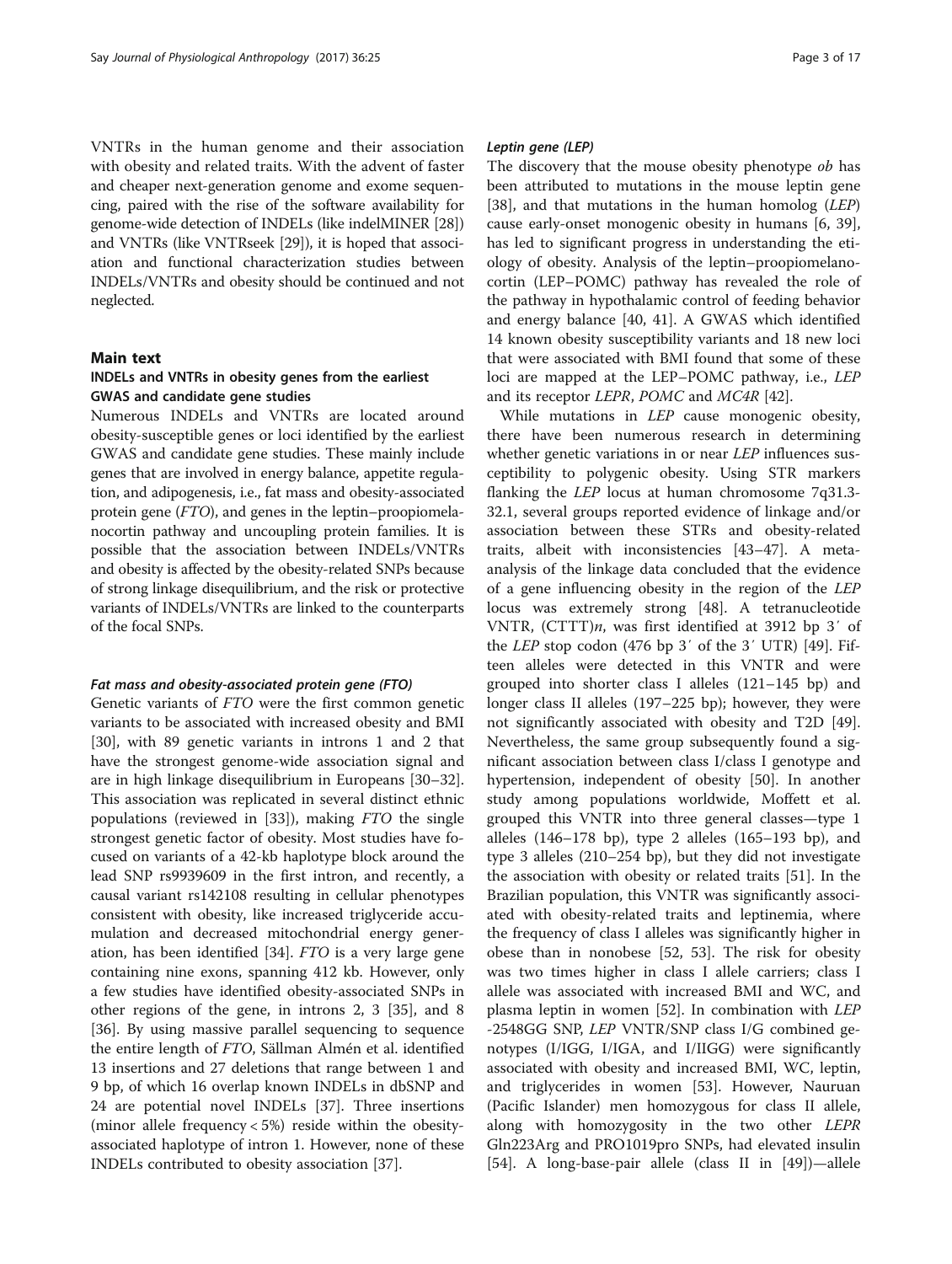226—of this VNTR was also associated with lower BMI in adult Samoans [[55](#page-12-0)].

# Leptin receptor gene (LEPR)

LEPR, located near the STR D1S200, has been associated with increased BMI and fat mass [[56\]](#page-12-0). The LEPR D1S200 17 allele was associated with increased susceptibility to obesity and increased BMI, WC, and WHR in Brazilian individuals [[57\]](#page-12-0). Other STRs flanking LEPR by approximately 9 and 3 cM, such as D1S3728 and D1S1665, were proposed to contribute to plasma leptin concentrations, adiposity, and body weight in individuals with dyslipidemia [[58\]](#page-12-0). Two VNTRs located at introns 3,  $(CA)n$ , and 16,  $(CTTT)n$ , of LEPR were shown to be associated, respectively, with BMI and fat-free mass in the Quebec Family Study [[59\]](#page-12-0). A common CTTTApentanucleotide 3′ UTR INDEL in LEPR was associated with increased body weight in patients in the Finnish Diabetes Prevention Study [\[60](#page-12-0)], while another novel TAT-trinucleotide INDEL variant in the 1078Y codon of LEPR (containing a putative phosphorylation site) was not associated with obesity in Dutch Caucasians [\[61](#page-12-0)].

## Proopiomelanocortin gene (POMC)

A genome-wide scan found that D2S1788 GATAtetranucleotide VNTR near POMC had strong linkage with serum leptin levels and fat mass in Mexican Americans [\[62, 63](#page-12-0)]. This VNTR was also associated with plasma leptin levels in French [\[64](#page-12-0)], African-American [[65\]](#page-12-0), and Hispanic populations [[66\]](#page-12-0), but not in Brazilians [[57\]](#page-12-0). This VNTR has also been associated with BMI in the Framingham Heart Study families [[67\]](#page-12-0). However, this VNTR together with four others near POMC—D2S2170, D2S144, D2S1268, and D2S1348—showed no association with obesity in Samoans [\[55](#page-12-0)]. Out of three VNTRs (D2S2221, D2S171, D2S2337) screened for association with obesity and related traits in French Caucasian families, only D2S2337 had linkage with serum leptin levels [[68\]](#page-12-0). Lastly, a cryptic trinucleotide repeat (9-bp) INDEL detected in exon 3 of POMC (codon 94) [[69](#page-12-0)] was associated with elevated serum leptin levels in Swedish [[70\]](#page-12-0) and Danish [\[71](#page-12-0)] men. However, this INDEL was not associated with salivary cortisol [[72](#page-12-0)], obesity, and related traits [\[63](#page-12-0), [71](#page-12-0)].

# Melanocortin 4 receptor gene (MC4R)

Like FTO, MC4R has been extensively studied in obesity research. To date, more than 160 mutations in MC4R, mostly heterozygous (codominant inheritance), were identified mainly in obese individuals, encompassing nonsynonymous, nonsense, deletion, and frameshift mutations. Therefore, MC4R is the most commonly known monogenic cause of human obesity (reviewed in [[73](#page-12-0), [74\]](#page-12-0)). In 1998, two groups reported the first functionally

relevant MC4R mutations for obesity [\[75](#page-12-0), [76\]](#page-12-0). Yeo et al. identified a hyperphagic individual who was heterozygous for a deletion of 4 bp at codon 211, resulting in a frameshift mutation which leads to a premature stop codon [\[75](#page-12-0)]. Another frameshift mutation (4-bp insertion after codon 244) was detected in a woman with earlyonset obesity, whose family members who carried the same mutation were obese whereas the noncarriers were not obese [[76](#page-12-0)]. The first mutation analysis in 306 obese individuals further confirmed the role of MC4R in obesity [\[77](#page-12-0)]. As the focus of this review is on common polygenic obesity, the examples of INDELs in MC4R which lead to rare monogenic obesity will not be further discussed here. The association of MC4R SNPs with polygenic obesity will also not be further discussed here. Nevertheless, recent GWAS have identified SNPs in the MC4R 3′ UTR region to have a strong association with obesity, with rs17782313 showing the second strongest association signal after FTO [[78\]](#page-12-0) and rs129070134 showing association not just in Caucasian populations but also in Asian populations [\[79, 80\]](#page-13-0).

Eight STRs flanking the MC4R gene—D18S851, D18S487, D18S69, D18S858, D18S849, D18S1155, D18S64, D18S38—have demonstrated linkage with obesity in Finnish sib pairs, with D18S849 showing the strongest linkage [[81\]](#page-13-0). The D18S858 11/12 allele was also associated with increased BMI and WC in Brazilian subjects [[57\]](#page-12-0). This locus was also found to be related to other obesity-related complications, like systolic BP (SBP) [[82](#page-13-0)] and cancer [\[83](#page-13-0)].

# Uncoupling protein 2 and 3 genes (UCP2 and UCP3)

Uncoupling proteins (UCPs) are mitochondrial transporters that mediate energy homeostasis and thermogenesis. Genetic variants in the UCP2/UCP3 cluster have been considered candidate markers for obesity, diabetes, and fat metabolism in humans [\[84](#page-13-0)]. D11S912 and other STRs flanking UCP2 and UCP3 showed some evidence of linkage with obesity and BMI [\[4](#page-11-0), [81](#page-13-0)]. The 43 allele of D11S912 STR was associated with increased risk for obesity in Brazilians [[57\]](#page-12-0), consistent with a genomewide linkage scan study in the Framingham Heart Study families [[4](#page-11-0)]. Campbell et al. reported allelic association between D11S911 and anorexia nervosa (AN) and hypothesized that this may reflect differences in metabolic rate between patients with AN and controls [[85](#page-13-0)]. However, other studies found that other STRs flanking UCP2–UCP3 are unlikely to have a substantial effect on the expression of obesity-related phenotypes in Mexican American [[86\]](#page-13-0) and Caucasian [\[87\]](#page-13-0) populations.

A 45-bp INDEL variant in the 3′ UTR of UCP2 exon 8 (reviewed in [[88](#page-13-0)]) has been variably associated with altered BMI, changes in energy expenditure, and maintenance of body weight after overfeeding [\[89, 90](#page-13-0)].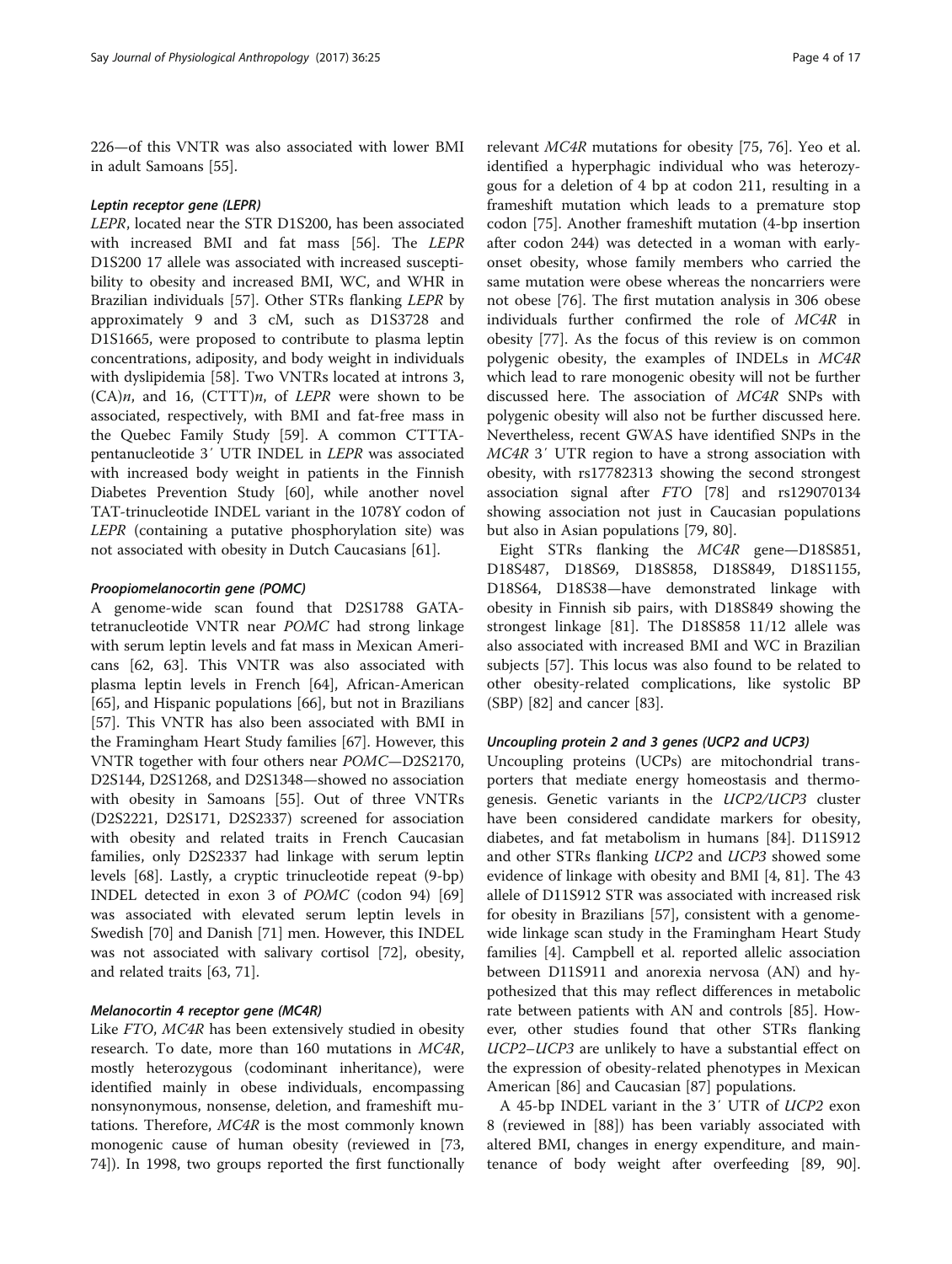Previous studies showed that carriers of the I (insertion) allele had significantly higher risk of developing obesity and BMI compared to the D (deletion) allele [\[88, 91](#page-13-0)–[94](#page-13-0)]. In our study, we found that this INDEL was associated with obesity and overall adiposity among females [[95](#page-13-0)]. However, when adjusted for age and ethnicity, this association was abolished for obesity but remained significant for overall adiposity; those carrying the ID genotype or I allele had almost twofold risk of having higher overall adiposity and had higher total body fat (TBF) compared to the D allele [[95\]](#page-13-0). Similarly, Yanowski et al. also found that TBF was significantly associated and greater in ID subjects compared to II subjects [\[96\]](#page-13-0), while WHR was not significantly different in Caucasians, African-Americans, and Asians [\[96\]](#page-13-0). Also, no association between this INDEL and WC and waist-to-thigh ratio was found among Pima Indians [[97](#page-13-0)].

# INDELs and VNTRs in serotonergic and dopaminergic system genes

Given the important role of the brain serotonergic and dopaminergic reward system in weight gain and obesity susceptibility, investigation of the candidate genes of these neurotransmitters' metabolism and transport is a growing area of research [[98](#page-13-0), [99](#page-13-0)].

# 5-Hydroxytryptamine (serotonin) transporter gene (SLC6A4/5HTT)

The serotonin transporter protein (SERT or 5-HTT), which is encoded by SLC6A4, recycles serotonin (5-HT) after an action potential and regulates the availability of serotonin at the synaptic cleft [[100](#page-13-0)]. Since its description in 1993, SLC6A4 has been a candidate gene for a variety of neuropsychiatric conditions, given the importance of serotonergic function in mood and the widespread clinical use of selective serotonin reuptake inhibitors (SSRIs) as anxiolytics and antidepressants [[100](#page-13-0)]. In addition to SNPs, two polymorphic regions influencing the transcription activity of SLC6A4 have been studied extensively in search of association with a range of neuropsychiatric phenotypes (reviewed in [\[101\]](#page-13-0)). The serotonin transporter-linked polymorphic region (5-HTTLPR) is located 1 kb upstream of the transcription start site and consists of a number of 20–23-bp repeat units varying from 13 to 22 units. Within the 5-HTTLPR, a 43-bp INDEL gives rise to the most common repeat elements 14R (short, S) and 16R (long, L) alleles [\[102\]](#page-13-0). The second 5-HTT polymorphic region is a multi-allelic 17-bp VNTR in intron 2 (named STin2) with two common alleles with 10 and 12 repeats and a rare allele with 9 repeats [[103](#page-13-0), [104](#page-13-0)].

A study with Argentinean children/adolescents demonstrated that individuals with the 5-HTTLPR S allele were found to be at greater risk of being overweight/ obese as result of a genetic predisposition that leads to higher food consumption [\[105](#page-13-0)]. Another study with young American adults obtained similar results, whereby the prevalence of obesity combined with overweight was significantly lower among L allele carriers compared with individuals homozygous for the S allele [\[98\]](#page-13-0). In the same direction, Markus and Capello found that S allele carriers had significantly higher BMI than LS and LL carriers in highly neurotic individuals, indicating that cognitive stress vulnerabilities may be a mediator of the association between 5-HTTLPR and BMI [\[106\]](#page-13-0). In a further study by the same group, they found that SS homozygotes undergoing stress vulnerability tend to increase the appetite for sweets because sweet foods might have become more emotionally rewarding in these subjects [[107](#page-13-0)]. Furthermore, Lan et al. described an age-dependent modification of 5-HTTLPR association with obesity development; they demonstrated that the SS genotype was associated with BMI and obesity in nonelderly patients with stroke but not in elderly patients [[108](#page-13-0)]. Recently, it was found that Brazilian children with SS homozygotes also had higher anthropometric parameters (BMI Z-score, sum of skinfolds, and WC) and higher food intake at the assessments of the three stages in early childhood [\[109\]](#page-13-0). The S allele was also strongly associated with the presence of T2D in Greeks independent of obesity status [[110](#page-13-0)], but no association with T2D and obesity was found in the Pakistani population [\[111\]](#page-13-0).

On the other hand, Bah et al. showed different results [[112\]](#page-13-0). They showed that SS tended to be more frequent in underweight subjects, and this association was significant only in Swedish men. However, there was no significant association between 5-HTTLPR and BMI [[112](#page-13-0)]. Borkowska et al. detected association of the S allele with development of depressive temperament while the L allele was associated with greater obesity and prevalence of depression in Polish adults [\[113](#page-13-0)]. There was no significant association observed between 5-HTTLPR and BMI status in Turkish studies [[114](#page-13-0), [115](#page-13-0)].

The first study which investigated the association between STin2 VNTR and obesity found no significant effect on obesity in Turkish adults [\[115](#page-13-0)]. However, when combined with 5-HTTLPR, the L/10 allele haplotype showed a significant association with overweight/obesity in Portuguese adults [[116\]](#page-13-0). Moreover, in inactive individuals, overweight/obesity was found nominally associated with the STin2 10 allele but significantly associated with the 5-HTTLPR L allele [[116](#page-13-0)].

# Dopamine transporter gene (SLC6A3/DAT1)

The dopamine transporter (DAT1), encoded by SLC6A3/ DAT1, is a membrane-spanning protein which terminates the synaptic transmission of dopamine by reuptake into the presynaptic nerve terminals [\[117](#page-13-0)]. The human DAT1 contains a VNTR in its 3' UTR, consisting of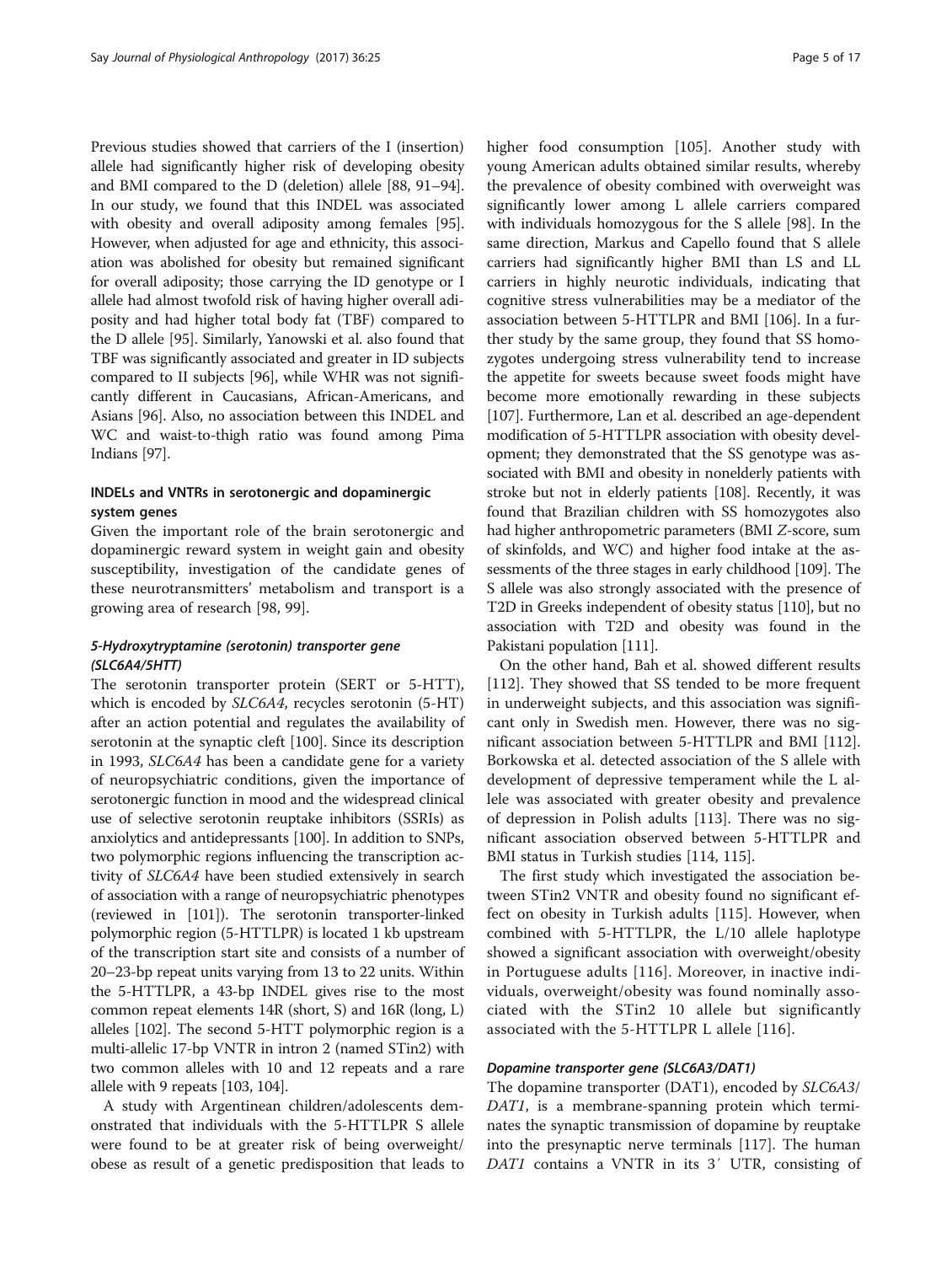repetitions of a 40-bp core sequence [[118\]](#page-13-0). This VNTR varies between 3 and 13 repeats, of which the common 10-repeat (long; L) allele was associated with an increased expression of the transporter, leading to greater dopamine (DA) reuptake and lower synaptic levels of DA [[119](#page-13-0)]. The 9-repeat (short; S) allele also has greater DA signaling in the reward circuitry than the L allele [[119\]](#page-13-0). The likelihood of obesity in African-American smokers with the LL genotype was 5.16 times compared with the SS or SL genotypes [\[120\]](#page-13-0). This VNTR was also associated with future weight gain; S allele carriers showed greater increases in BMI than L allele carriers [[121\]](#page-13-0). However, in a Turkish study, no effect of this VNTR on obesity was observed [\[115](#page-13-0)].

More literature reported on the association between this VNTR and eating behavior. It was found that there was an association between this VNTR and binge eating behavior [[122](#page-13-0)], suggesting that dysregulation of dopamine reuptake may act as a common pathophysiological mechanism in eating disorders. It was found that smokers homozygous for the L allele and who had high food reinforcement levels consumed more energy than those with the S allele or who had low food reinforcement levels [[123\]](#page-13-0). However, this finding could not be generalized to nonsmokers as the subjects were regular smokers. To circumvent this, a study conducted by the same group in a larger sample of nonsmokers did not find any significant association between this VNTR and energy intake or between VNTR and food reinforcement [[124\]](#page-13-0). Results also supported the role of DAT1 in regulating appetitive response to methylphenidate, a psychomotor stimulant. Subjects with binge eating disorders with at least one S allele showed a significant suppression of appetite in response to methylphenidate, compared with controls with this allele or to subjects with the LL genotype [\[125](#page-13-0)].

# Dopamine receptor D2 gene (DRD2)

Obese subjects, relative to lean ones, have reduced D2 receptors (DRD2) in the striatum [\[126](#page-13-0)], due to decreased metabolism in prefrontal cortical regions [\[127](#page-13-0)]. An inverse relationship between BMI and DRD2 has also been described; specifically, those individuals with the lowest DRD2 brain density had the largest BMI [[126](#page-13-0)]. In a single study examining the association between DRD2- 141C INDEL and future weight gain, there was no association found between this INDEL and change in BMI over a 2-year follow-up [\[121](#page-13-0)]. Other studies tend to investigate the association of another genetic variant that modulates the density of DRD2—DRD2/ANKK1-TaqIA SNP—with both obesity [[126\]](#page-13-0) and addictive disorders [[128, 129\]](#page-13-0) instead, which is out of the scope of this review.

# Dopamine receptor D4 gene (DRD4)

Another gene encoding dopamine receptors is DRD4, which is highly expressed in the prefrontal cortex and other brain regions that are involved in the reward circuits that mediate the reinforcing properties of food, such as the amygdala, hippocampus, and hypothalamus [[130, 131\]](#page-13-0). This gene contains a highly polymorphic 48bp VNTR within exon 3, which is located in the third cytoplasmic loop of the receptor [\[132\]](#page-14-0). Nine alleles of this VNTR have been identified worldwide, with the number of repeats ranging from 2 to 10; 4-repeat (4R; S) and 7-repeat (7R; L) alleles are the most common [[133](#page-14-0)]. This VNTR has been hypothesized to affect the transmitted signal in the postsynaptic neuron. Individuals with at least one ≥7R allele showed reduced binding affinities and receptor densities for dopamine neurotransmission [[134](#page-14-0)]. This VNTR has also been associated with increased food intake in patients treated with DRD4 related antipsychotics [\[135\]](#page-14-0), and with addictive behaviors [[136\]](#page-14-0). In some studies, *DRD4* VNTR and higher BMI correlation was shown [[137](#page-14-0), [138\]](#page-14-0). The S allele was also associated with increases in BMI over a 2-year follow-up period [\[121\]](#page-13-0).

DRD4 VNTR also influences BMI and body composition in the context of other environmental factors. For example, 7R allele/season-of-birth interactions increase the risk for obesity in women with either seasonal affective disorder [[139\]](#page-14-0) or bulimia nervosa [\[140\]](#page-14-0). A study of Kenyan Ariaal men found that BMI was higher in those with one or two 7R alleles in the nomadic population, but lower among the settled, due primarily to differences in fat-free body mass [\[141](#page-14-0)]. Children who carried the 7R allele also appeared to be more influenced by maternal sensitivity (response to a child's emotional signals) as it relates to overweight/obesity risk [[142](#page-14-0)]. However, there was no association between this VNTR alleles with AN, underweight, or extreme early-onset obesity [[143\]](#page-14-0). Similarly, no association was detected between alleles/genotypes and BMI, BMI-SDS, or skinfold thickness at baseline nor success in the weight loss intervention in obese German children [[144\]](#page-14-0). Similarly, there was no association found with obesity in Turkish adults [[115\]](#page-13-0). There was also no association found between level of physical activity and sedentary lifestyle in Polish adults [\[145](#page-14-0)].

# Monoamine oxidase A gene (MAOA)

Monoamine oxidase (MAO) is an outer membrane mitochondrial enzyme that catalyzes the turnover of several catecholamine neurotransmitters, namely serotonin, noradrenaline, and dopamine [[146](#page-14-0)]. MAOA, an isoenzyme of MAO, is encoded by MAOA located on the short arm of the X chromosome between bands Xp11.23 and Xp11.4 [\[147](#page-14-0)]. It contains a 30-bp VNTR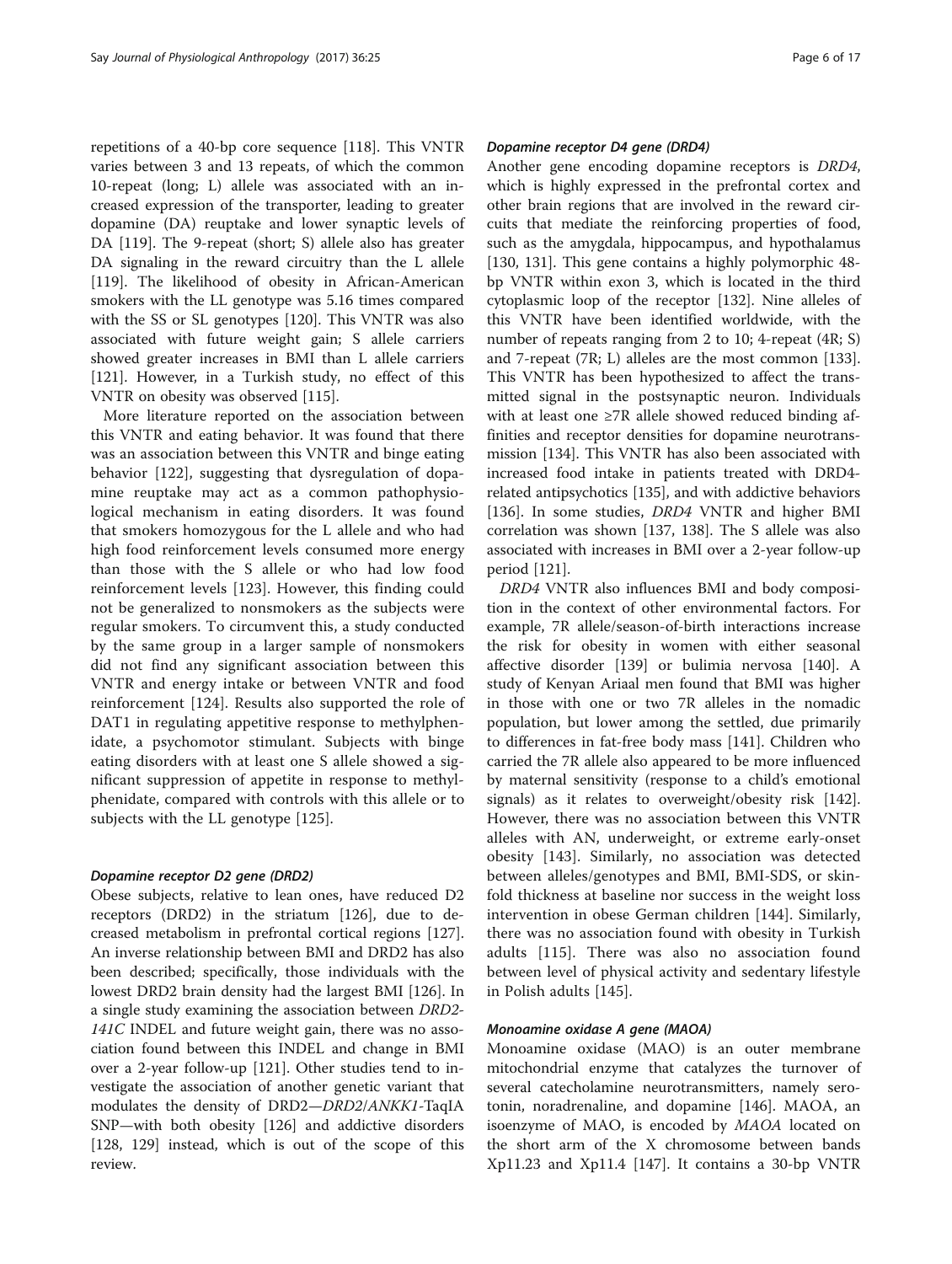located at the promoter region, manifesting as six functional allele variants containing either 2-, 3-, 3.5-, 4-, 5-, or 6-repeat copies [\[146\]](#page-14-0), with the 3- (3R) and 4-repeat (4R) alleles being the most common [[148](#page-14-0)]. Certain alleles may confer lower transcriptional efficiency than others; the 3R allele conveys lower efficiency, the 3.5-repeat and 4R alleles result in higher efficiency [\[146, 149](#page-14-0)], while to date, there is less consensus regarding the transcriptional efficiency of the other less commonly occurring alleles (i.e., 2-, 5-, and 6-repeat). The primary role of MAOA in regulating catecholamine turnover and hence ultimately influencing their levels indicates that its VNTR is a highly plausible candidate for affecting individual differences in physiological and psychological traits, such as obesity, personality traits, and alcoholism risk [\[150\]](#page-14-0). A previous study showed a significant association of MAOA VNTR alleles (either alone or with combination of other gene variants) with weight and BMI in Caucasian populations [[98,](#page-13-0) [151](#page-14-0)–[153\]](#page-14-0), while our unpublished study showed association only with weight; both studies agree that subjects having the lower activity 3R allele tend to have a lower weight than the higher activity 4R allele. Meanwhile, another study showed a significant association of this VNTR with obesity in a mixedethnic American population [\[154\]](#page-14-0), while Dias et al. [[116](#page-13-0)] and our unpublished studies showed otherwise. In a previous study, Brazilian boys who carried the 4R allele were associated with higher intake of lipid- and sugardense foods [\[155](#page-14-0)]. The increased intake of lipid- and sugar-dense foods might have led to increased lipid accumulation in adipose tissues, leading to higher TBF and SF in 4R allele carriers, as shown in our unpublished study. However, a previous study showed that Portuguese men with the 3R3R genotype had significantly higher TBF [[116\]](#page-13-0).

# Tyrosine hydroxylase gene (TH)

Tyrosine hydroxylase (TH) is a rate-limiting enzyme in adrenaline, noradrenaline, and dopamine synthesis, and its coding gene, TH, is located at chromosome 11p15 [[156\]](#page-14-0). An extensively studied TH polymorphism known as  $(TCAT)_n$  is a tetranucleotide VNTR located in the first intron of TH, giving five alleles—T6, T7, T8, T9, and T10 [[157](#page-14-0)]. The alternate splicing process of the  $(TCAT)$ <sub>n</sub> polymorphism involving the 3' end of exon 1 and differential exclusion at exon 2 will produce an uneven regulatory effect due to the different combination of  $(TCAT)$ <sub>n</sub> repeats [[158\]](#page-14-0). It has also been reported that the cerebrospinal fluid and serum concentrations of the metabolites in the dopaminergic pathway of humans have been altered by this VNTR [[159](#page-14-0), [160\]](#page-14-0). Since TH is the rate-limiting enzyme for the biosynthesis of catecholamines, this VNTR has attracted considerable attention and is a candidate marker for various neuropsychiatric

phenotypes like schizophrenia, mood disorders, alcohol dependence [\[161](#page-14-0)], and personality traits [\[162](#page-14-0)]. However, the association of this polymorphism with obesity is still elusive as there is scarce data on it. TH mRNA expression was significantly decreased in the substantia nigra, ventromedial hypothalamic nucleus, and ventral tegmental area of the high-fat-diet-induced obese and obese-resistant mice compared to controls [\[163](#page-14-0)]. Individuals with central obesity had lower TH expression in their peripheral blood mononuclear cells (PBMCs) compared with controls, and TH expression was also significantly negatively correlated with WC [[164](#page-14-0)]. In our unpublished study, we found that Malaysian subjects with TH VNTR was not associated with obesity, but nevertheless, subjects with the T9 allele had significantly highest SBP and visceral fat level (VFL) and lowest pulse rate.

# VNTR in insulin gene (INS)

Free fatty acid accumulation in the liver, adipose tissue, and skeletal muscle of obese patients interferes with normal insulin signaling, which will lead to insulin resistance [[165\]](#page-14-0). As a consequence, increased insulin production (hyperinsulinemia) in the pancreas is needed to maintain normal values of glycemia, which, in turn, converts the liver into a fat-producing factory with all of its negative downstream effects [\[165\]](#page-14-0).

A gene that may be involved in the development of metabolic syndrome is the gene codifying for insulin itself (INS). INS is located between TH and the insulin-like growth factor II gene (IGF2) on 11p15.5 [[166](#page-14-0)]. Within this gene, a VNTR, positioned at 363 bp from the INS transcription starting site (promoter region), has been largely studied in cohorts of children and adolescents [\[167, 168](#page-14-0)]. Three alleles of INS VNTR have been observed in Caucasians: the common short class I (26–63 repeats) and long class III (141–209 repeats) and the rare class II (about 80 repeats) [[168](#page-14-0), [169](#page-14-0)]. Differences in steady-state levels of INS mRNA have been detected in the pancreas of a cadaver adult and fetus carrying class I and class III alleles, albeit with lower levels in the latter allele [[170, 171](#page-14-0)].

The INS VNTR has been intensively studied for association with glucose metabolism in a number of metabolic disorders. Initially, class I allele was reported to be associated with higher risk of type 1 diabetes in UK families [[168\]](#page-14-0), and this finding has been consistently and reliably replicated [[172\]](#page-14-0). On the other hand, class III allele was suggested to associate with higher birth weight [[173](#page-14-0)], higher adult fasting glucose [\[174\]](#page-14-0) and infant insulin [[175\]](#page-14-0) levels, and increased risk of T2D [[176](#page-14-0)]. However, several studies failed to replicate association of class III allele with fetal growth and birth weight [[177](#page-14-0), [178](#page-14-0)] or reported associations with lower birth weight [\[174, 179](#page-14-0)]. Findings on the INS VNTR association with T2D were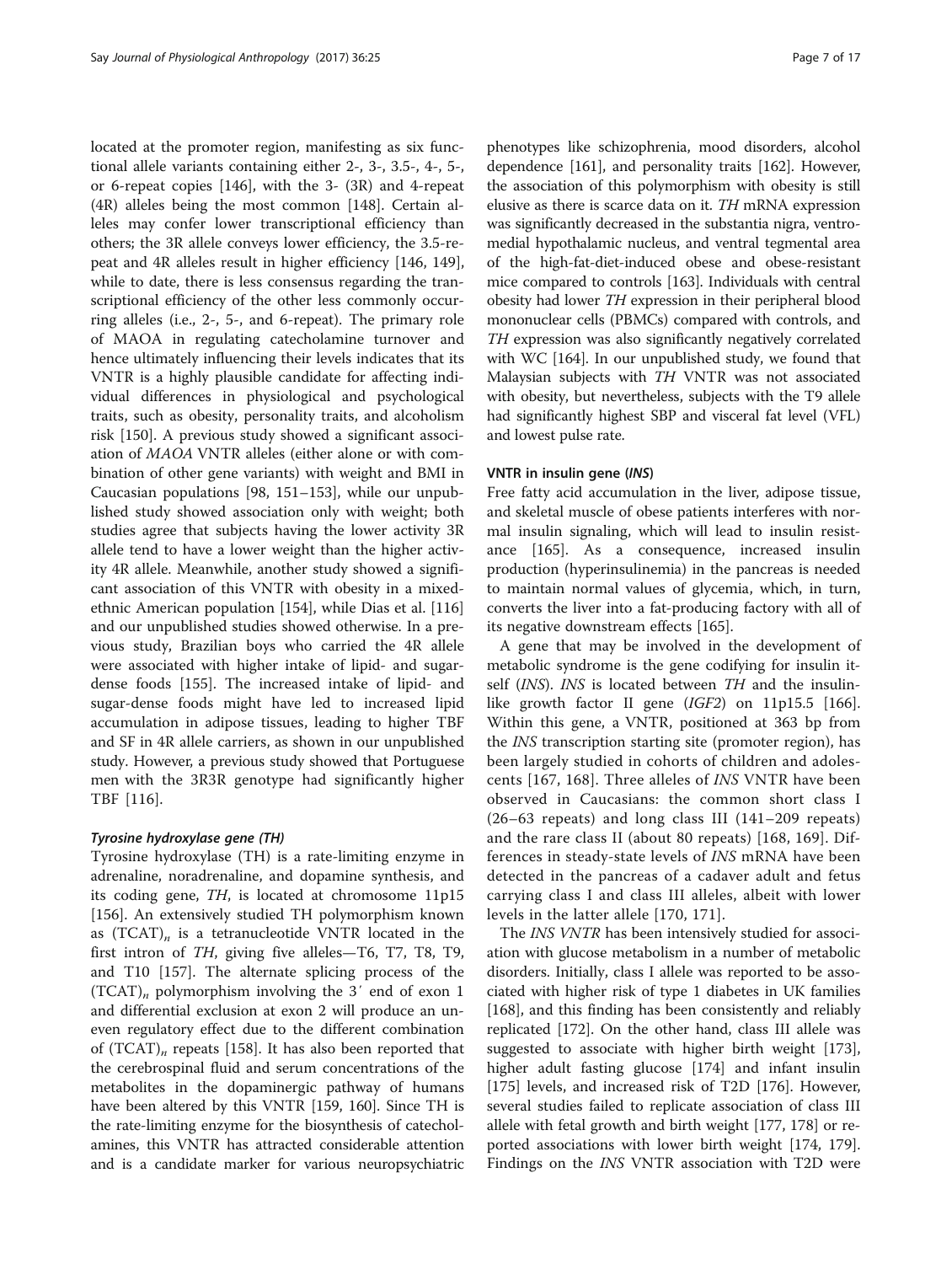also mainly not successfully replicated [\[180, 181](#page-15-0)], although a modest association was reported in a familybased study [[182](#page-15-0)].

The putative contribution of the INS VNTR in the genetic risk for obesity was first investigated in children. Strong evidence for a family-based association with 1.8 fold increased risk of early-onset obesity for class I allele was found, when this allele is paternally inherited [\[183](#page-15-0)]. An earlier study by the same group has suggested higher insulin levels in obese children carrying the class I allele [[171\]](#page-14-0). However, several studies of the association of INS VNTR with body composition and insulin levels in cohorts of children were inconclusive [\[184](#page-15-0)–[187\]](#page-15-0); for example, large Finnish birth cohort [[180](#page-15-0)] and UK population of middle-aged adults [\[188\]](#page-15-0) studies failed to find any significant association. The relevance of studies employing unrelated individuals has been criticized [\[189\]](#page-15-0), due to heredity complexity and transmission distortion of the INS VNTR [\[190\]](#page-15-0). However, in a family-based design in more than 1000 French or German Caucasian families, this VNTR was not associated with childhood obesity and variance of insulin resistance, insulin secretion, and birth weight [[191](#page-15-0)].

# VNTRs in inflammatory cytokine genes Interleukin-1 receptor antagonist gene (IL1RA)

Interleukin-1 receptor antagonist (IL-1ra), also known as IL-1RN, is an endogenous competitive inhibitor of proinflammatory IL-1α and IL-1β [[192](#page-15-0)]. IL-1ra is a proadipogenic factor as it is highly secreted by the white adipose tissue [[193](#page-15-0)], and IL1RA knockout mice have impaired adipogenesis and reduced adipose storage [\[194](#page-15-0)]. The IL-1ra level is increased in the serum of obese patients, correlating with BMI and insulin resistance [\[195](#page-15-0)]. A 86-bp VNTR is found within intron 2 of IL1RA, and to date, six distinct alleles corresponding to 1, 2, 3, 4, 5, and 6 copies of the VNTR have been identified [\[196](#page-15-0)]. The 4-repeat (allele I) and 2-repeat (allele II) are most frequently found in the general population, while the other four (alleles III, IV, V, and VI) are rarely observed [[197\]](#page-15-0). This VNTR, particularly homozygosity for allele II, has been variably associated with various conditions such as obesity, inflammatory bowel disease, and coronary artery disease (reviewed in [\[198\]](#page-15-0)). IL1RA allele II has a clear influence on IL-1ra circulating levels since in normal human subjects, its carrier had higher levels than the noncarrier individuals [\[199\]](#page-15-0). With regard to obesity, two previous Asian studies with relatively small sample sizes found no significant association between IL1RA VNTR and BMI in Koreans [\[200](#page-15-0)] and North Indians [[201\]](#page-15-0). Similarly, our study found no association with BMI value or overall obesity status, but IL1RA II allele VNTR was associated with higher TBF value and higher risk for overall adiposity [[202\]](#page-15-0).

# Interleukin-4 gene (IL4)

IL-4, secreted by activated Th2 lymphocytes, basophils, and mast cells, executes many biological roles such as induction of Th2 differentiation, B cell proliferation, and immunoglobulin class switching [[203\]](#page-15-0). In animal studies, mice treated with IL-4 had improved insulin sensitivity and glucose tolerance while lipid accumulation in adipose tissues was inhibited [\[204](#page-15-0), [205\]](#page-15-0), while rats receiving visceral fat removal surgery had decreased serum IL-4 [[206\]](#page-15-0). The role of IL-4 in modulating adipogenesis has been established by previous studies [[207](#page-15-0), [208](#page-15-0)]. Similar to IL1RA, IL4 has a 70-bp VNTR polymorphism within intron 3, and two common alleles are B1 and B2 that have two and three tandem repeats, respectively [[209](#page-15-0)]. This VNTR could be a functional polymorphism as it could affect mRNA splicing, leading to different splice variants [[210](#page-15-0)]. Indeed, the B2 allele has been associated with a reduced amount of peripheral Th cells which produce IL-4 [\[211](#page-15-0)]. There have been several reports on the association between the VNTR B1 allele and inflammatory diseases, such as multiple sclerosis [\[212](#page-15-0)], rheumatoid arthritis [[213](#page-15-0)], and systemic lupus erythematosus [[214\]](#page-15-0). With regard to obesity, there are limited studies on this VNTR, where two studies showed no association [[215, 216](#page-15-0)]. Our study showed that this VNTR was associated with overall adiposity status (TBF class), but not with TBF value after adjustment for ethnicity [[202](#page-15-0)]. A previous study in north Indians also showed that the B2B2 genotype was associated with higher risk for T2D [[217](#page-15-0)].

# Other INDELs and VNTRs

# Endothelial nitric oxide synthase gene (eNOS/NOS3)

Nitric oxide (NO) is synthesized from L-arginine by nitric oxide synthase (NOS). There are at least three isoenzymes of NOS: constitutive neuronal NOS (nNOS or NOS-1), inducible NOS (iNOS or NOS-2), and constitutive endothelial NOS (eNOS or NOS-3), located on different chromosomes and expressed in different cell lines [[218\]](#page-15-0). eNOS has been described as a major regulator of adipose tissue metabolism and energy balance by affecting lipolysis [[219](#page-15-0)]. The adipose tissue and skeletal muscle of obese humans and rodents have decreased eNOS [\[220](#page-15-0)–[222](#page-15-0)].

eNOS has been reported to possess approximately 303 variations including a VNTR at intron 4, intron 13 with a CA repeat, and enormous SNPs. There are three variations which are putatively functional and studied frequently, namely Glu298Asp, 27-bp VNTR intron 4a/ b, and T-786C [[223](#page-15-0)]. At the 27-bp VNTR, a larger (b) allele comes with five tandem repeats while a smaller (a) allele comes with four tandem repeats [\[223\]](#page-15-0). Plasma NO levels were found to be significantly lower in individuals homozygous for the (b) allele than in those homozygous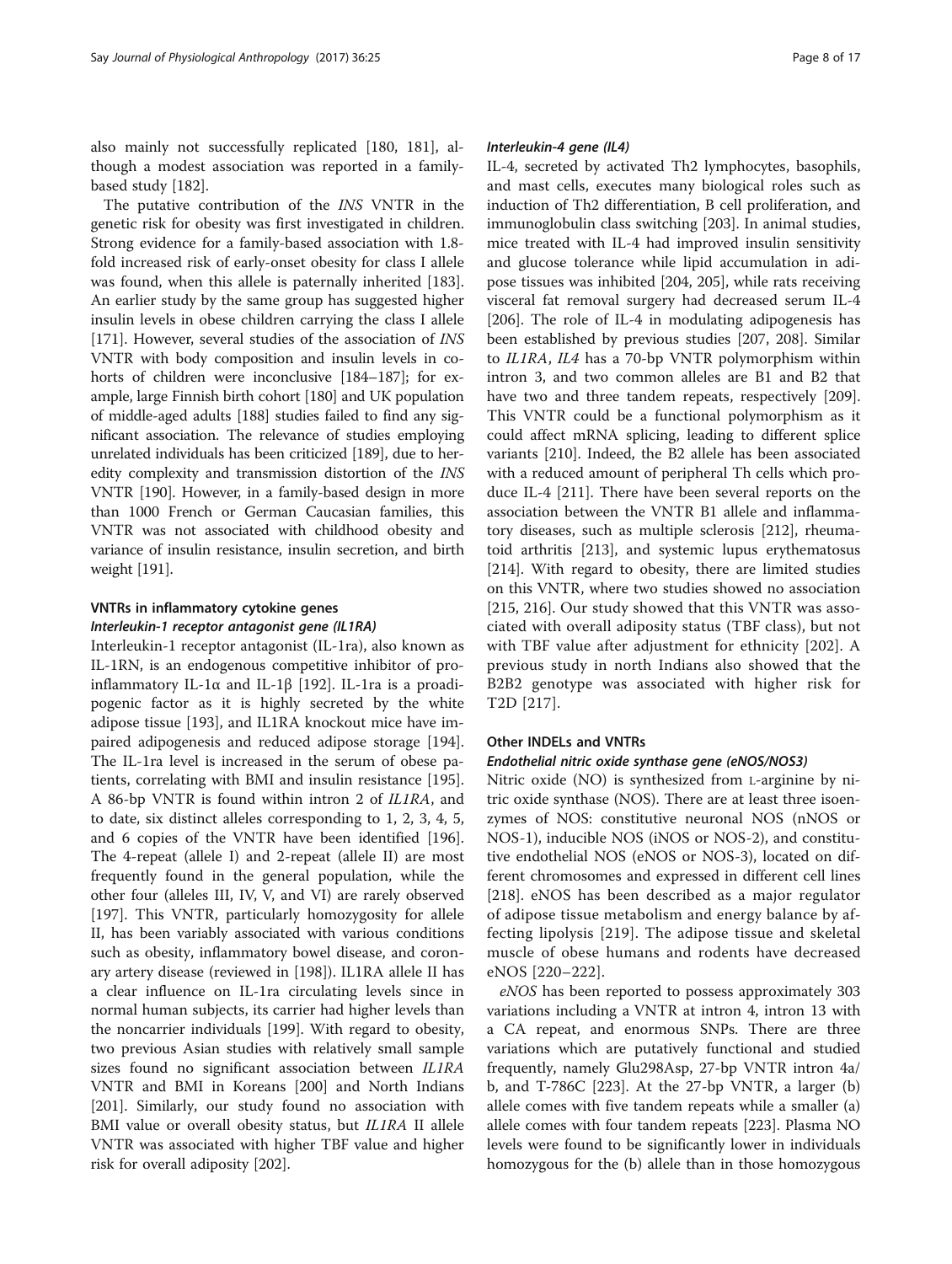for the (a) allele, suggesting a role of this VNTR in the regulation of eNOS expression [[224](#page-15-0), [225\]](#page-15-0). Indeed, this VNTR might have a cis-acting role in eNOS promoter function [[226\]](#page-15-0). Others revealed that this VNTR produces small microRNAs that induce significant eNOS-specific transcriptional suppression by altering histone acetylation and DNA methylation [\[227](#page-15-0)]. Specifically, the (b) allele could result in increased microRNA expression and reduced eNOS mRNA levels [\[228\]](#page-15-0). Overall, these studies highlight that the (b) allele correlates with reduced eNOS expression and reduced NO levels, which may lead to low fat oxidation over time and a mild progression of increase in body fat [\[229](#page-15-0)].

A pioneer study investigating the effect of this VNTR on obesity in a sample of the Tunisian population found that carriers of the (b) allele presented 1.7 times higher risk of obesity [[230\]](#page-15-0). Correlations with anthropometric parameters also revealed that carriers of the bb genotype had significantly higher BMI compared to those homozygous for the (a) allele [\[231\]](#page-16-0). Although this VNTR has not been reported to be associated with T2D, other eNOS SNPs are associated with T2D [\[231\]](#page-16-0) and insulin resistance [[232](#page-16-0)–[234](#page-16-0)]. eNOS SNPs also appear to increase susceptibility for hypertriglyceridemia and low HDL [[235\]](#page-16-0) and worsen endothelial function in individuals prone to T2D [[236](#page-16-0)]. However, neither the eNOS VNTR allele, genotype, nor their combination with angiotensinconverting enzyme (ACE) INDEL, apolipoprotein E (APOE  $\epsilon$ 2,  $\epsilon$ 3,  $\epsilon$ 4), and LEP G2548A presented as a risk for hypertension, elevated triglycerides, and total, LDL, or HDL cholesterol in the Roma minority population of Croatia [[237](#page-16-0)].

## Angiotensin-converting enzyme gene (ACE)

ACE, a key enzyme in the renin–angiotensin system (RAS), converts angiotensin I into vasoconstrictor molecule angiotensin II [[238](#page-16-0)]. Body fat and body weight could be raised and lowered accordingly by stimulating and inhibiting the production of Ang II [[239\]](#page-16-0), suggesting a possible link between ACE and obesity (reviewed in [[240\]](#page-16-0)). In 1990, Rigat et al. first described an INDEL in ACE, defined as either the presence (insertion, I) or absence (deletion, D) of a 287-bp insert in intron 16 of the gene on chromosome 17q23 (dbSNP rs1799752) [\[241](#page-16-0)]. This INDEL has been proposed as a genetic marker for a variety of disease conditions (reviewed in [\[242\]](#page-16-0)), ranging from mainly cardiovascular diseases like essential hypertension [[243](#page-16-0)], myocardial infarction [\[244](#page-16-0)], and hypertrophic cardiomyopathy [\[245\]](#page-16-0) to obesity-related complications such as metabolic syndrome [[246](#page-16-0)], T2D [[247\]](#page-16-0), and reduced HDL-C levels [\[248\]](#page-16-0).

Research on the association of this INDEL with obesity specifically has been growing in the past two decades, mainly showing the role of the D allele or DD genotype in increased risk for overweight/obesity. The DD genotype was associated with larger increases in body weight and BP in older Italian men, as well as with higher incidence of overweight [[249\]](#page-16-0). Spanish subjects with coronary heart disease (CHD) and DD/ID genotypes had significantly higher prevalence of obesity and abdominal fat deposit and higher values of weight and WC [[250](#page-16-0)]. The DD genotype and D allele occurred at a higher frequency in obese Saudi [\[251\]](#page-16-0) and Turkish [\[252](#page-16-0)] individuals. The D allele was associated with increased BMI, WC, and body fat mass in Brazilian boys, independent of the association with BP [[253\]](#page-16-0). The DD genotype also heightened the effects of traditional risk factors for obesity, for example by increasing the magnitude of the association between childhood gain in upper body adiposity, insulin resistance, and hypertriglyceridemia [[254](#page-16-0)] and by increasing carbohydrate intake in morbidly obese Czech population [[255](#page-16-0)]. In contrast, our study found that Malaysian subjects with the II genotype and I allele were, respectively, 2.15 and 1.55 times more likely to be centrally obese, but when adjusted for age and ethnicity, this association was abolished [\[256\]](#page-16-0). However, other studies reported that this INDEL was not associated with obesity-related traits in overweight sedentary American women [\[257\]](#page-16-0), Korean women [[258](#page-16-0), [259](#page-16-0)], and a large sample of Chinese patients with T2D [[260](#page-16-0)].

# Dedicator of cytokinesis 5 gene (DOCK5)

In-depth investigation of a complex region on chromosome 8p21.2 encompassing DOCK5 which includes two VNTRs of complex sequence composition (one in 5′ UTR and another in intron 1 of DOCK5) which flank a common 3975-bp INDEL (in intron 1 of DOCK5) found a significant association of these VNTRs and INDEL with childhood and adult severe obesity [[261](#page-16-0)]. Support for a functional effect of the DOCK5 VNTRs and deletion was also evidenced by the association between DOCK5 transcript levels and variants in adipose tissue from a Swedish family sample [[261\]](#page-16-0). The mechanism of how DOCK5 could contribute to obesity is currently unknown, but it has been postulated that DOCK5, a member of the DOCK family of guanine nucleotide exchange factors, could bind to protein phosphatase 2 to inactivate v-akt murine thymoma viral oncogene homolog (Akt) proteins and mitogen-activated protein kinases 1 and 3 (MAPK1 and 3), modulating the anorectic effects of leptin [\[261\]](#page-16-0).

# Period circadian clock 3 gene (PER3)

A 54-bp VNTR in exon 18 of PER3 defined as four repeats (4 allele) or five repeats (5 allele) in humans [[262](#page-16-0)] has been associated with sleep behavior [[263](#page-16-0)]. Particularly, the PER3 5/5 genotype was associated with increased morning preference, earlier wake and bed time,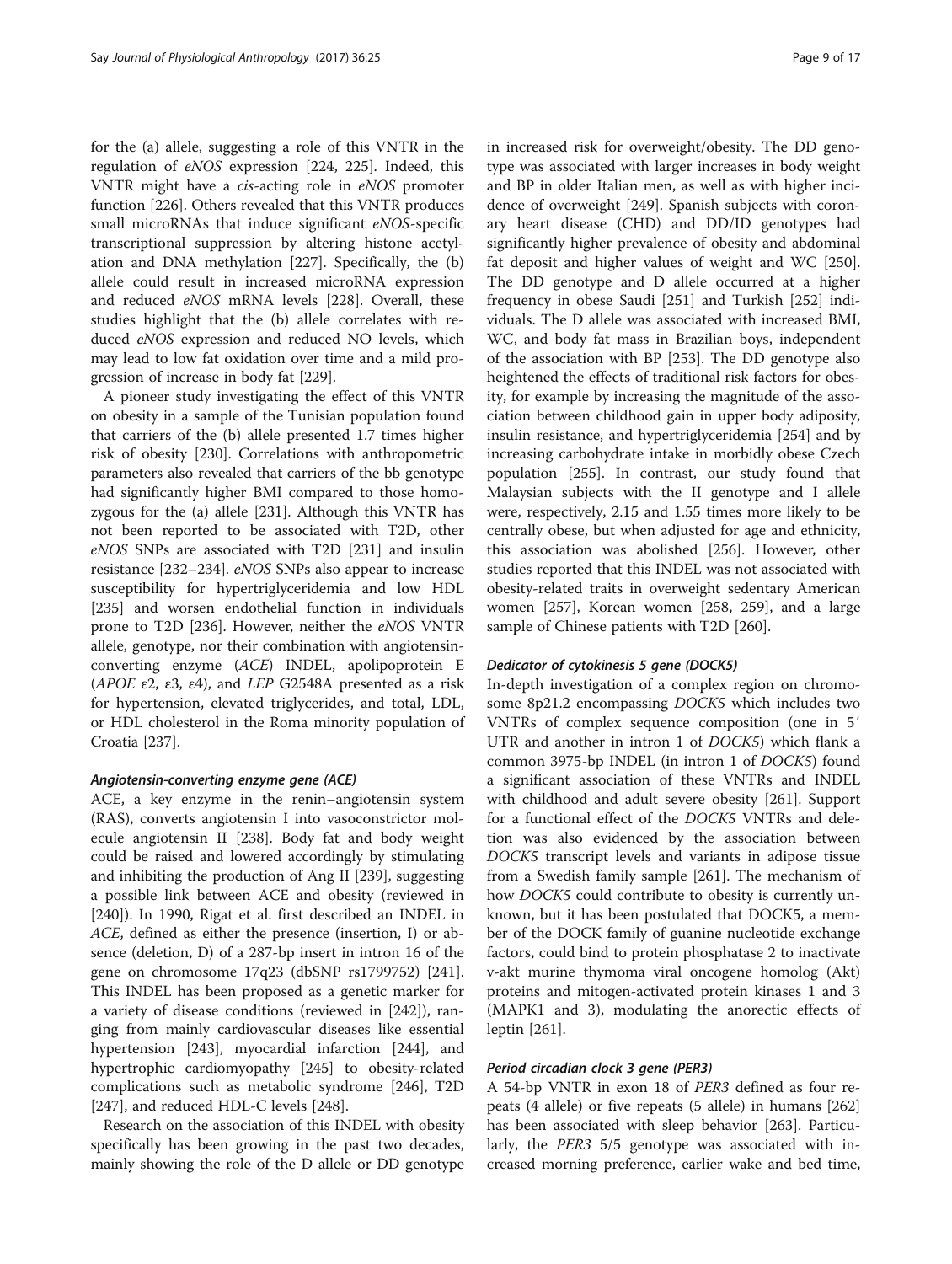<span id="page-9-0"></span>

| Table 1 Summary of INDELs and VNTRs that have been studied for association with common polygenic obesity and its related traits |  |  |  |  |
|---------------------------------------------------------------------------------------------------------------------------------|--|--|--|--|
| and complications                                                                                                               |  |  |  |  |

| and complications |                   |                                                                                                                                               |                                                               |
|-------------------|-------------------|-----------------------------------------------------------------------------------------------------------------------------------------------|---------------------------------------------------------------|
| Gene/nearest gene | <b>INDEL/VNTR</b> | Type(s) [pivotal reference]                                                                                                                   | Location in human chromosome                                  |
| <i>FTO</i>        | <b>INDELs</b>     | 13 insertions and 27 deletions (1–9 bp)—16 known in<br>dbSNP and 24 potentially novel [37]                                                    | hq18, chr16: 52307514-52699069                                |
| LEP               | <b>VNTR</b>       | (CTTDn)<br>Type 1 allele: 121-145 [49] or 146-178 bp [51]<br>Type 2 allele: 197-225 [49] or 165-193 bp [51]<br>Type 3 allele: 210-254 bp [51] | 3912 bp 3' of the LEP stop codon<br>(476 bp 3' of the 3' UTR) |
| LEPR              | STR/VNTR          | D1S200: (CA)n; 13-27 repeats; 17 most<br>common [56, 57]                                                                                      | UniSTS: 56325; Chr1 c.77.73 cM                                |
|                   |                   | D1S3728 [58]                                                                                                                                  | UniSTS: 56029; Chr1 c.89.49 cM                                |
|                   |                   | D1S1665 [58]                                                                                                                                  | UniSTS: 60783; Chr1 c.99.62 cM                                |
|                   |                   | $(CA)n$ [59]                                                                                                                                  | Intron 3 of LEPR                                              |
|                   |                   | $(CTT)$ n [59]                                                                                                                                | Intron 16 of LEPR                                             |
|                   | <b>INDEL</b>      | CTTTA [60]                                                                                                                                    | 3' UTR of LEPR                                                |
|                   |                   | TAT [61]                                                                                                                                      | 1078Y codon of LEPR                                           |
| POMC              | STR/VNTR          | D2S1788: (GATA)n; 4-20 repeats; 15 most<br>common [62, 63]                                                                                    | UniSTS: 6210; Chr2 55.51 cM                                   |
|                   |                   | D2S2170 [55]                                                                                                                                  | UniSTS: 60770; Chr2 47.98 cM                                  |
|                   |                   | D2S144 [55]                                                                                                                                   | UniSTS: 68025; Chr2 45.3 cM                                   |
|                   |                   | D2S1268 [55]                                                                                                                                  | UniSTS: 149288; Chr2                                          |
|                   |                   | D2S1348 [55]                                                                                                                                  | UniSTS: 54913; Chr2                                           |
|                   |                   | D2S2221 [68]                                                                                                                                  | UniSTS: 32562; Chr2 46.54 cM                                  |
|                   |                   | D2S171 [68]                                                                                                                                   | UniSTS: 73301; Chr2 149.4 cr3000                              |
|                   |                   | D2S2337 [68]                                                                                                                                  | UniSTS: 14003; Chr2 47.76 cM                                  |
|                   | <b>INDEL</b>      | Trinucleotide repeat (9 bp) [69]                                                                                                              | Exon 3 of POMC (codon 94)                                     |
| MC4R              | STR/VNTR          | D18S851 [81]                                                                                                                                  | UniSTS: 39301; Chr18 382.9 cr3000                             |
|                   |                   | D18S487 [81]                                                                                                                                  | UniSTS: 84391; Chr18 20924 cr50000                            |
|                   |                   | D18S69 [81]                                                                                                                                   | UniSTS: 47737; Chr18 2049 cr10000                             |
|                   |                   | D18S858 [81]; 8-20 repeats; 11/12 most<br>common [57]                                                                                         | UniSTS: 14041; Chr18 80.41 cM                                 |
|                   |                   | D18S849 [81]                                                                                                                                  | UniSTS: 15592; Chr18 430.2 cr3000                             |
|                   |                   | D18S1155 [81]                                                                                                                                 | UniSTS: 32047; Chr18 81.27 cM                                 |
|                   |                   | D18S64 [81]                                                                                                                                   | UniSTS: 17561; Chr18 84.8 cM                                  |
|                   |                   | D18S38 [81]                                                                                                                                   | UniSTS: 14742; Chr18 84.98 cM                                 |
| UCP2              | STR/VNTR          | D11S912 [4, 57, 81]                                                                                                                           | UniSTS: 72663; Chr11 137.93 cM                                |
|                   | <b>INDEL</b>      | 45 bp [88]                                                                                                                                    | 3' UTR of UCP2 exon 8                                         |
| SLC6A4/5HTT       | <b>VNTR</b>       | 5-HTTLPR 43 bp; 14R (short, S) and 16R (long, L)<br>alleles [102]                                                                             | 1 kb upstream of the SLC6A4/5HTT<br>transcription start site  |
|                   |                   | STin2 17 bp; common 10- and 12-repeat alleles<br>and a rare 9-repeat allele [103, 104]                                                        | Intron 2 of SLC6A4/5HTT                                       |
| SLC6A3/DAT1       | <b>VNTR</b>       | 40 bp; 9-repeat (S) and 10-repeat (L) alleles [118]                                                                                           | 3' UTR of SLC6A3/DAT1                                         |
| DRD <sub>2</sub>  | <b>INDEL</b>      | 1 bp; dbSNP rs1799732; -141C [121]                                                                                                            | 5' UTR of DRD2                                                |
| DRD4              | <b>VNTR</b>       | 48 bp; 2-10 repeats; 4-repeat (4R or S) and<br>7-repeat (7R or L) alleles most common [132]                                                   | Exon 3 of DRD4                                                |
| <b>MAOA</b>       | <b>VNTR</b>       | 30 bp; 2-, 3-, 3.5-, 4-, 5-, or 6-repeat copies [151];<br>3- and 4-repeat alleles most common [146]                                           | Promoter region of MAOA                                       |
| TH                | <b>VNTR</b>       | (TCAT) <sub>n</sub> ; T6, T7, T8, T9, and T10 alleles [157]                                                                                   | Intron 1 of TH                                                |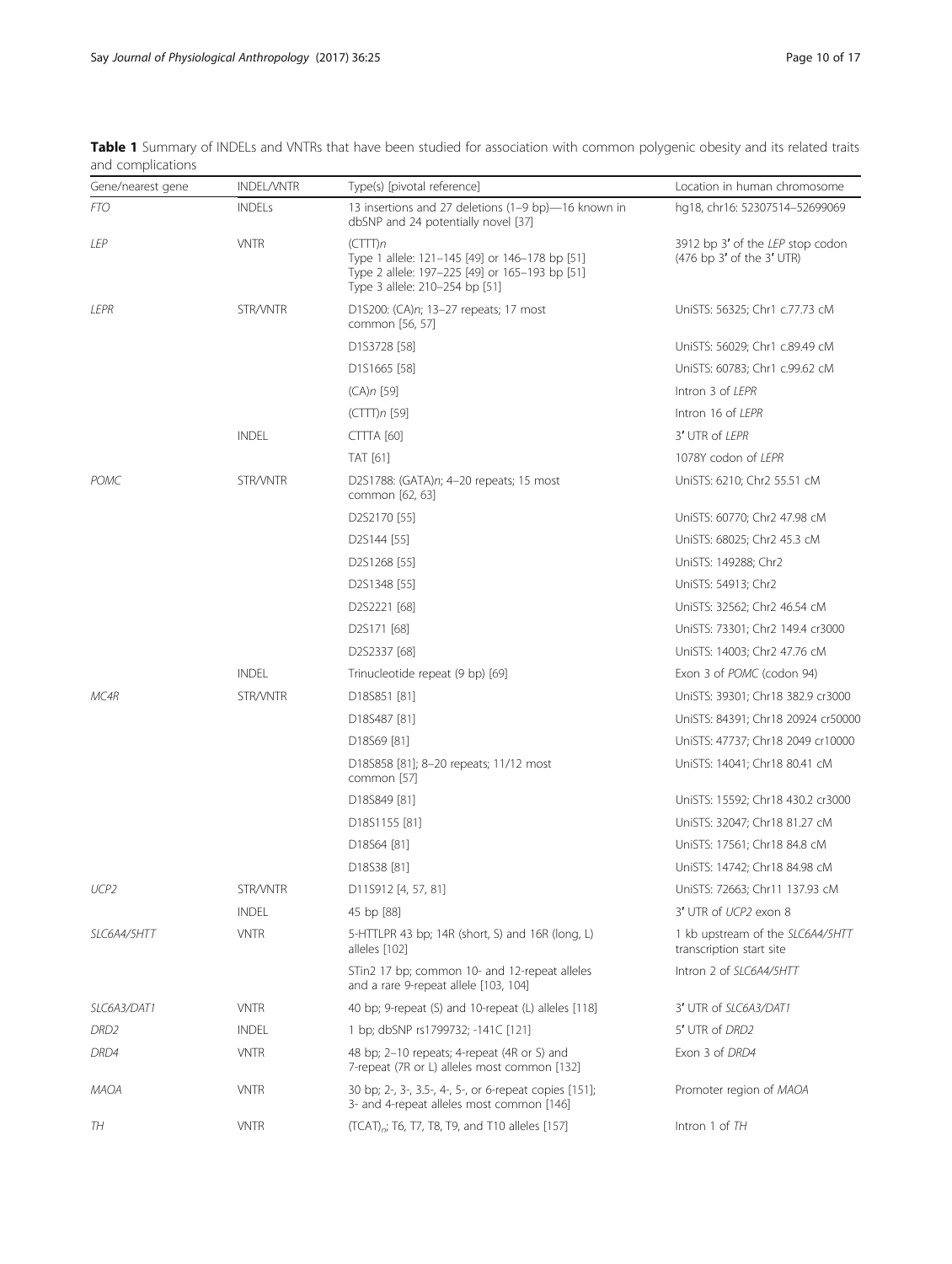| INS           | <b>VNTR</b>  | 14–15 bp; short class I allele $(\sim 570$ bp, 26–63 repeats),<br>class II alleles $(\sim 1320$ bp, about 80 repeats), and<br>the long class III (~2470, 141-209 repeats) [167] | 63 bp from the INS transcription<br>starting site (promoter region) |
|---------------|--------------|---------------------------------------------------------------------------------------------------------------------------------------------------------------------------------|---------------------------------------------------------------------|
| <b>II 1RA</b> | <b>VNTR</b>  | 86 bp; 1, 2, 3, 4, 5, and 6 repeats; 4-repeat (allele I)<br>and 2-repeat (allele II) most common [196]                                                                          | Intron $2$ of $\parallel$ 1RA                                       |
| 4             | <b>VNTR</b>  | 70 bp; 2-repeat (B1) and 3-repeat (B2) alleles<br>most common [209]                                                                                                             | Intron $3$ of $II4$                                                 |
| eNOS/NOS3     | <b>VNTR</b>  | 27 bp; 4-repeat (a) and 5-repeat (b) alleles most<br>common [223]                                                                                                               | Intron 4 of eNOS/NOS3                                               |
| ACE           | <b>INDEL</b> | 287 bp; dbSNP rs1799752 [241]                                                                                                                                                   | Intron 16 of $ACF$                                                  |
| DOCK5         | <b>VNTR</b>  | VNTR A: 590-640-bp allele [261]                                                                                                                                                 | chr8: 25085372-25085875; ~12 kb<br>upstream of DOCK5                |
|               |              | VNTR B: 944-1022-, 1112-1127-, 1073-1084-,<br>and 1099-1103-bp alleles [261]                                                                                                    | chr8: 25129579-25130501; intron 1<br>of DOCK5                       |
|               | <b>INDEL</b> | 3975 bp [261]                                                                                                                                                                   | chr8: 25122602-25126576; intron 1<br>of DOCK5                       |
| PFR3          | <b>VNTR</b>  | 54 bp; 4-repeat and 5-repeat alleles [262]                                                                                                                                      | Exon 18 of PER3                                                     |

Table 1 Summary of INDELs and VNTRs that have been studied for association with common polygenic obesity and its related traits and complications (Continued)

and reduced daytime sleepiness [[264\]](#page-16-0). In a single study, this VNTR has been investigated for association with obesity-related anthropometric traits, sleep, and nutritional behavior [[265](#page-16-0)]. No association with obesity was found. Nevertheless, individuals with the 55 genotype had a higher percentage of daily energy derived from fat, had a lower percentage of daily energy derived from carbohydrates, and were more prone to an age-dependent increase in cholesterol intake [\[265\]](#page-16-0).

# Points of concern

A review paper on the role of INDELs and VNTRs in obesity is virtually nonexistent. Hence, this paper reviews the types of INDELs and VNTRs that have been studied for association with obesity and its related traits and complications, as summarized in Table [1.](#page-9-0) Some studies showed significant associations between INDELs/ VNTRs and obesity-related traits whereas other studies were not the case.

Before the establishment of SNP-based GWAS genotyping platforms like SNP microarray, INDELs and VNTRs were commonly used as a genetic maker for linkage and candidate gene association analyses of polygenic traits including obesity, as evidenced by the numerous obesity sequence tagged sites (STSs) as stated in the earlier part of the review. This is because genotyping of INDELs and VNTRs is easy with low-resolution gel electrophoresis methods. Virtually, obesity loci identified in the past studies using INDELs or VNTRs were not replicated in the SNP-based GWAS with enough sample sizes. It suggests that the many of old-fashioned obesity loci were unfortunately false positive. Besides insufficient sample size, these false positive loci could also be attributed to the other reasons as outlined by Li and Meyre

[[10\]](#page-11-0), which include nonheritable phenotype, improper correction for multiple testing, population stratification, technical biases, insufficient quality control, or inappropriate statistical analyses.

Even if an original study describes a true positive association for a particular INDEL/VNTR, replication could be challenging, as evidenced by the discrepancies of findings in the association studies described in this review. Again, the reasons as outlined by Li and Meyre [[10\]](#page-11-0) include underpowered replication samples, interaction between genes themselves and with the environment, genetic heterogeneity (due to ethnicity), phenotypic heterogeneity (different definitions, measurements, and categorizations for obesity), and subjective interpretation of data.

Some of these pitfalls in obesity loci discovery and replication genetic association studies could be overcome by following the recommendations by Li and Meyre [[10](#page-11-0)] and the STrengthening the Reporting of OBservational studies in Epidemiology - Molecular Epidemiology (STROBE-ME) statement [[266\]](#page-16-0).

# Conclusions

INDELs and VNTRs have significant functional consequences by regulating gene transcription, translation efficiency, and stability of mRNA or by modifying the activity of proteins by altering their structure. The final publication of the phase 3 1000 Genomes Project in October 2015, which has 3.4 million bi-allelic INDELs and 60,000 structural variants [[267\]](#page-16-0), has provided a marker set for the imputation of genotypes in recent GWAS. Common INDELs and VNTRs that are in the promoters and exons or have been studied before in previous candidate gene association studies could be highly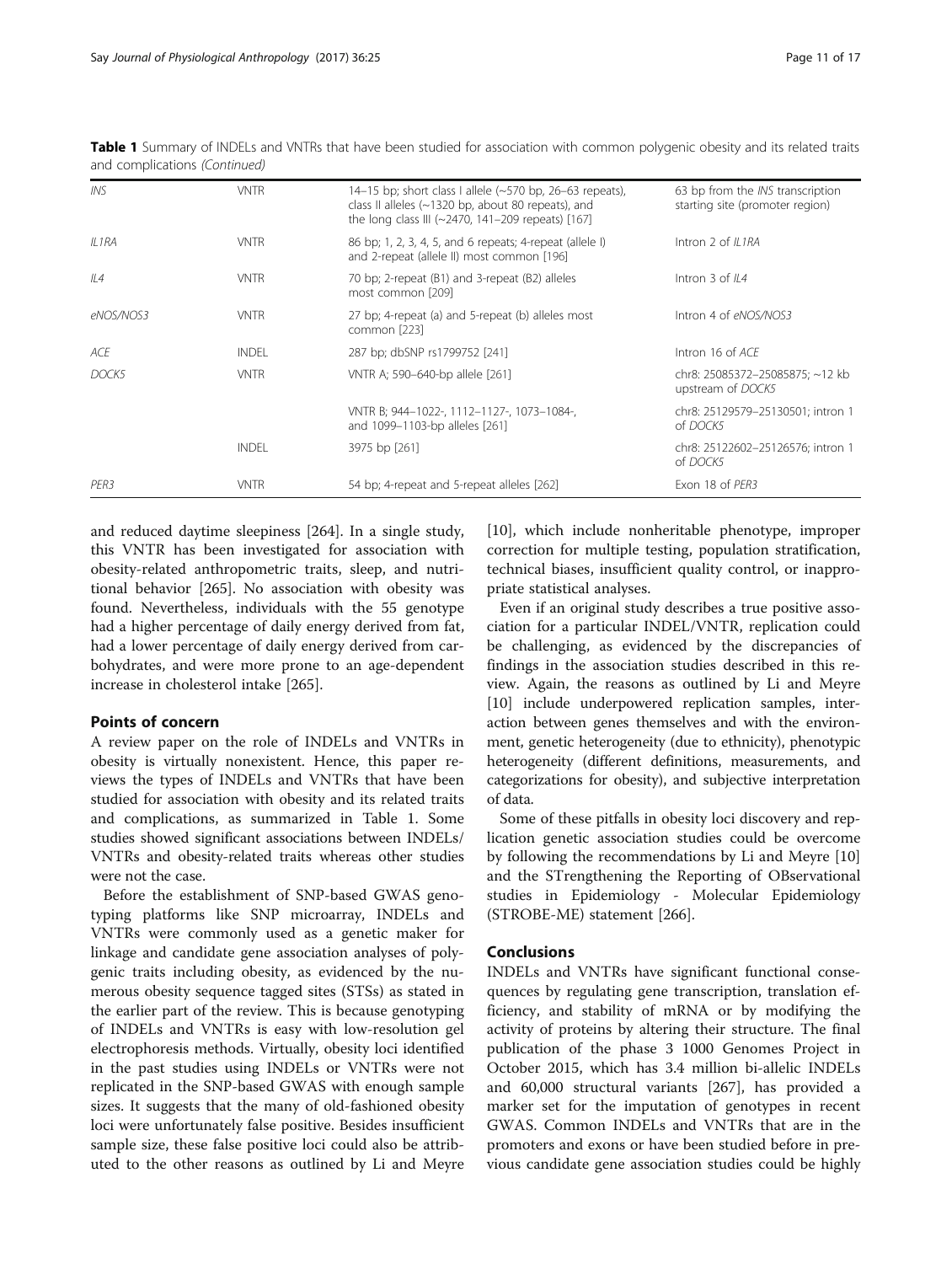<span id="page-11-0"></span>prioritized in the candidate gene approach in finding obesity loci. INDELs and VNTRs would greatly expand the number of high-scoring variants besides SNPs that are identified in obesity candidate gene studies and GWAS. As an association does not always imply causality, biological insights are essential in increasing the credibility of the observed genetic association. Therefore, in silico, in vitro, and ex vivo functional characterization assays of the INDELs and VNTRs could then be performed, especially for novel genes, to elucidate the mechanistic effects of the risk alleles in plausible biological pathways involved in obesity. This could be followed by comprehensive in vivo animal studies to ultimately identify the risk allele as a causal variant for obesity and/or its related traits and complications. Inclusion of INDELs and VNTRs in genetic association studies would help in defining the genetic architecture of complex traits and diseases like obesity and also to provide new insights into its normal physiology and disease pathophysiology. Identification of the causal relationships between INDELs and VNTRs and obesity risk would facilitate the prediction of obesity onset, early diagnosis of obesity, and the development of novel and potentially patient-specific therapeutic targets.

#### Abbreviations

5-HT: Serotonin; AN: Anorexia nervosa; BMI: Body mass index; bp: Base pair; BP: Blood pressure; CNV: Copy number variation; DA: Dopamine; DOCK5: Dedicator of cytokinesis 5 gene; DRD2: Dopamine receptor D2 gene; DRD4: Dopamine receptor D4 gene; eNOS/NOS3: Endothelial nitric oxide synthase gene; FTO: Fat mass and obesity-associated protein gene; GIANT: Genetic Investigation of Anthropometric Traits; GWAS: Genome-wide association study; HDL-C: High-density lipoprotein cholesterol; IL1RA: Interleukin-1 receptor antagonist gene; IL4: Interleukin-4 gene; INDEL: Insertion/deletion; INS: Insulin gene; LEP: Leptin gene; LEPR: Leptin receptor gene; LDL: Low-density lipoprotein; LOF: Loss-of-function; MAOA: Monoamine oxidase A gene; MC4R: Melanocortin 4 receptor gene; NO: Nitric oxide; NOS: Nitric oxide synthase; PER3: Period circadian clock 3 gene; POMC: Proopiomelanocortin gene; RAS: Renin–angiotensin system; SBP: Systolic blood pressure; SF: Subcutaneous fat; SLC6A3/DAT1: Dopamine transporter gene; SLC6A4/5HTT: 5-Hydroxytryptamine (serotonin) transporter gene; SNP: Single nucleotide polymorphisms; STR: Short tandem repeat; STS: Sequence tagged site; T2D: Type 2 diabetes; TBF: Total body fat; TH: Tyrosine hydroxylase gene; UCP2: Uncoupling protein 2 gene; UCP3: Uncoupling protein 3 gene; VFL: Visceral fat level; VNTR: Variable number tandem repeat; WC: Waist circumference; WHR: Waist–hip ratio

#### Acknowledgements

The author would like to thank his past and present undergraduate and postgraduate students for their work cited in this review.

### Funding

Our work has been funded by the UTAR Research Funds—IPSR/RMC/ UTARRF/2013-C2/S01, IPSR/RMC/UTARRF/C111/C35, IPSR/RMC/UTARRF/C109/ S1—and by the Department of Biomedical Science, UTAR.

#### Availability of data and materials

Not applicable.

#### Authors' contributions

YHS wrote, read, and approved the final version of the manuscript.

#### Competing interests

The author declares that he has no competing interests.

### Consent for publication

Not applicable.

#### Ethics approval and consent to participate

Our experiments received institutional ethical approval from the UTAR Scientific and Ethical Review Committee (SERC), and written informed consent was obtained from each participant.

# Publisher's Note

Springer Nature remains neutral with regard to jurisdictional claims in published maps and institutional affiliations.

### Received: 10 April 2017 Accepted: 1 June 2017 Published online: 14 June 2017

#### References

- Ng M, et al. Global, regional, and national prevalence of overweight and obesity in children and adults during 1980–2013: a systematic analysis for the Global Burden of Disease Study 2013. Lancet. 2014;384:766–81.
- 2. Obesity and overweight. [http://www.who.int/mediacentre/factsheets/fs311/](http://www.who.int/mediacentre/factsheets/fs311/en/) [en/](http://www.who.int/mediacentre/factsheets/fs311/en/). Accessed 28 Mar 2017.
- 3. Maes HH, Neale MC, Eaves LJ. Genetic and environmental factors in relative body weight and human adiposity. Behav Genet. 1997;27:325–51.
- 4. Atwood LD, et al. Genome-wide linkage analysis of body mass index across 28 years of the Framingham Heart Study. Am J Hum Genet. 2002;71:1044–50.
- 5. Kamel EG, McNeill G, Van Wijk MC. Usefulness of anthropometry and DXA in predicting intra-abdominal fat in obese men and women. Obes Res. 2000;8:36–42.
- 6. Montague CT, et al. Congenital leptin deficiency is associated with severe early-onset obesity in humans. Nature. 1997;387:903–8.
- 7. Clement K, et al. A mutation in the human leptin receptor gene causes obesity and pituitary dysfunction. Nature. 1998;392:398–401.
- 8. Krude H, et al. Obesity due to proopiomelanocortin deficiency: three new cases and treatment trials with thyroid hormone and ACTH4-10. J Clin Endocrinol Metab. 2003;88:4633–40.
- 9. Vaisse C, Clement K, Durand E, Hercberg S, Guy-Grand B, Froguel P. Melanocortin-4 receptor mutations are a frequent and heterogeneous cause of morbid obesity. J Clin Invest. 2000;106:253–62.
- 10. Li A, Meyre D. Challenges in reproducibility of genetic association studies: lessons learned from the obesity field. Int J Obes. 2013;37:559–67.
- 11. McPherson JD, et al. A physical map of the human genome. Nature. 2001; 409:934–41.
- 12. The International HapMap Consortium. A haplotype map of the human genome. Nature. 2005;437:1299–320.
- 13. Herbert A, et al. A common genetic variant is associated with adult and childhood obesity. Science. 2006;312:279–83.
- 14. Naidoo N, Pawitan Y, Soong R, Cooper DN, Ku CS. Human genetics and genomics a decade after the release of the draft sequence of the human genome. Hum Genomics. 2011;5:577–622.
- 15. Willer CJ, et al. Six new loci associated with body mass index highlight a neuronal influence on body weight regulation. Nat Genet. 2009;41:25–34.
- 16. Fall T, Ingelsson E. Genome-wide association studies of obesity and metabolic syndrome. Mol Cell Endocrinol. 2014;382:740–57.
- 17. Mills RE. Natural genetic variation caused by small insertions and deletions in the human genome. Genome Res. 2011;21:830–9.
- 18. Nakamura Y, Koyama K, Matsushima M. VNTR (variable number of tandem repeat) sequences as transcriptional, translational, or functional regulators. J Hum Genet. 1998;43:149–52.
- 19. Brookes KJ. The VNTR in complex disorders: the forgotten polymorphisms? A functional way forward? Genomics. 2013;101:273–81.
- 20. Tautz D. Hypervariability of simple sequences as a general source for polymorphic DNA markers. Nucleic Acids Res. 1989;17:6463–471.
- 21. Jeffreys AJ, Wilson V, Thein SL. Hypervariable 'minisatellite' regions in human DNA. Nature. 1985;314:67–73.
- 22. Jeffreys AJ, et al. Human minisatellites, repeat DNA instability and meiotic recombination. Electrophoresis. 1999;20:1665–75.
- 23. International HapMap 3 Consortium, et al. Integrating common and rare genetic variation in diverse human populations. Nature. 2010;467:52–8.
- 24. Mullaney JM, Mills RE, Pittard WS, Devine SE. Small insertions and deletions (INDELs) in human genomes. Hum Mol Genet. 2010;19:R131–6.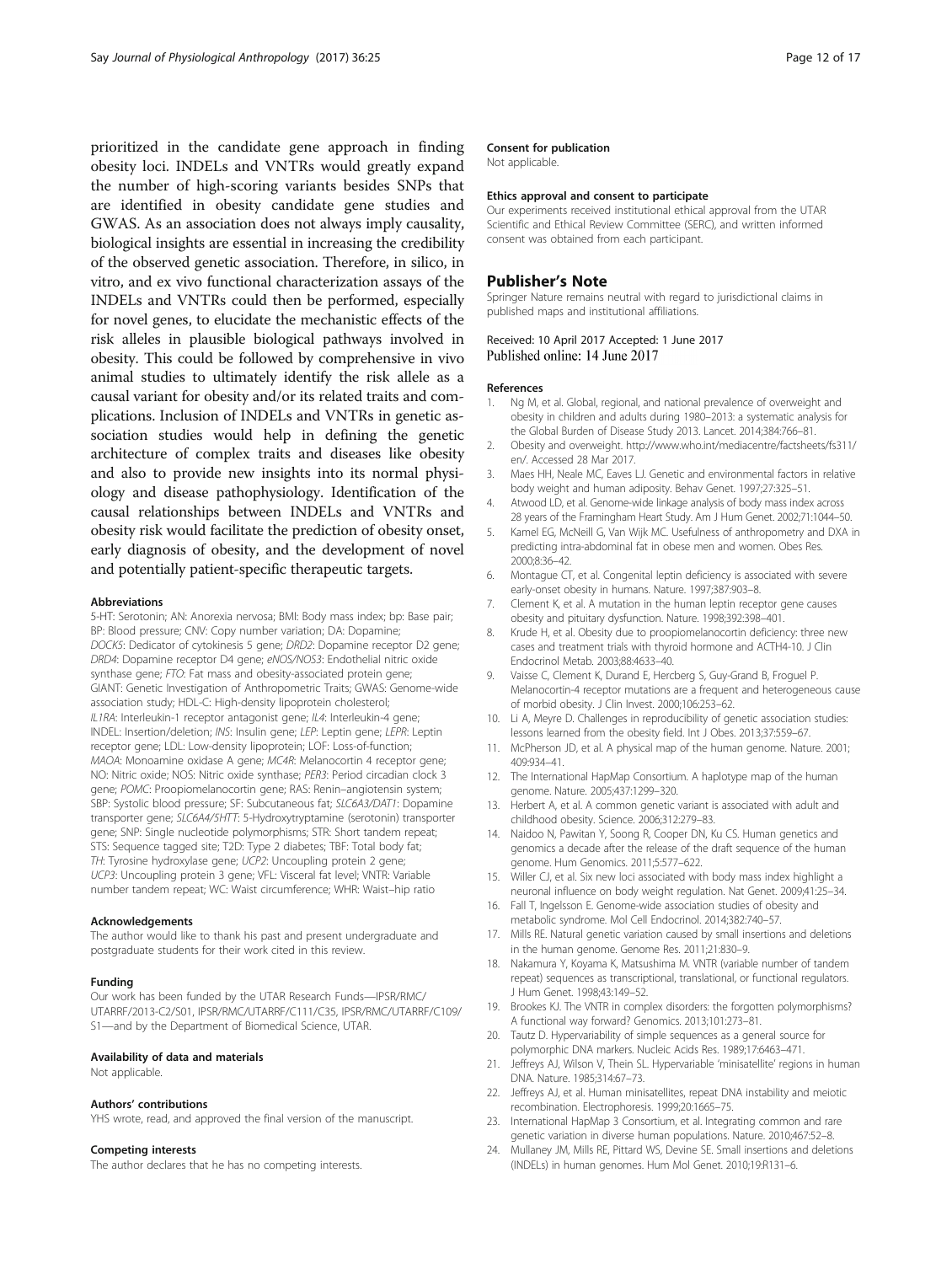- <span id="page-12-0"></span>25. Fang H, et al. Reducing INDEL calling errors in whole genome and exome sequencing data. Genome Med. 2014;6:89.
- 26. Karakoc E, et al. Detection of structural variants and indels within exome data. Nat Methods. 2011;9:176–8.
- 27. Fondon III JW, et al. Simple sequence repeats: genetic modulators of brain function and behavior. Trends Neurosci. 2008;31:328–34.
- 28. Ratan A, Olson TL, Loughran Jr TP, Miller W. Identification of indels in nextgeneration sequencing data. BMC Bioinform. 2015;16:42.
- 29. Gelfand Y, Hernandez Y, Loving J, Benson G. VNTRseek—a computational tool to detect tandem repeat variants in high-throughput sequencing data. Nucleic Acids Res. 2014;42:8884–94.
- 30. Frayling TM, et al. A common variant in the FTO gene is associated with body mass index and predisposes to childhood and adult obesity. Science. 2007;316:889–94.
- 31. Dina C, Meyre D, Gallina S, et al. Variation in FTO contributes to childhood obesity and severe adult obesity. Nat Genet. 2007;39:724–26.
- 32. Yang J, et al. FTO genotype is associated with phenotypic variability of body mass index. Nature. 2012;490:267–72.
- 33. Loos RJ, Yeo GS. The bigger picture of FTO: the first GWAS-identified obesity gene. Nat Rev Endocrinol. 2014;10:51–61.
- 34. Claussnitzer M, et al. FTO obesity variant circuitry and adipocyte browning in humans. N Engl J Med. 2015;373:895–907.
- 35. Tonjes A, et al. Association of FTO variants with BMI and fat mass in the selfcontained population of Sorbs in Germany. Eur J Hum Genet. 2010;18:104–10.
- 36. Adeyemo A, et al. FTO genetic variation and association with obesity in West Africans and African Americans. Diabetes. 2010;59:1549–54.
- 37. Sällman Almén M, et al. Determination of the obesity-associated gene variants within the entire FTO gene by ultra-deep targeted sequencing in obese and lean children. Int J Obes (Lond). 2013;37:424–31.
- 38. Zhang Y, Proenca R, Maffei M, Barone M, Leopold L, Friedman JM. Positional cloning of the mouse obese gene and its human homologue. Nature. 1994; 372:425–32.
- 39. Strobel A, Issad T, Camoin L, Ozata M, Strosberg AD. A leptin missense mutation associated with hypogonadism and morbid obesity. Nat Genet. 1998;18:213–5.
- 40. Ahima RS, Flier JS. Leptin. Annu Rev Physiol. 2000;62:413–37.
- 41. Baile CA, Della-Fera MA, Martin RJ. Regulation of metabolism and body fat mass by leptin. Ann Rev Nutr. 2000;20:105–27.
- 42. Speliotes EK, et al. Association analyses of 249,796 individuals reveal 18 new loci associated with body mass index. Nat Genet. 2010;42:937–48.
- 43. Borecki IB, Rice T, Perusse L, Bouchard C, Rao DC. An exploratory investigation of genetic linkage with body composition and fatness phenotypes: the Quebec Family Study. Obes Res. 1994;2:213–9.
- 44. Clement K, et al. Indication for linkage of the human OB gene region with extreme obesity. Diabetes. 1996;45:687–90.
- 45. Duggirala R, et al. Quantitative variation in obesity-related traits and insulin precursors linked to the OB gene region on human chromosome 7. Am J Hum Genet. 1996;59:694–703.
- 46. Reed DR, Ding Y, Xu W, Cather C, Green ED, Price RA. Extreme obesity may be linked to markers flanking the human OB gene. Diabetes. 1996;45:691–4.
- 47. Oksanen L, et al. Markers for the gene ob and serum leptin levels in human morbid obesity. Hum Genet. 1997;99:559–64.
- 48. Allison DB, Heo M. Meta-analysis of linkage data under worst-case conditions: a demonstration using the human OB region. Genetics. 1998;148:859–65.
- 49. Shintani M, et al. A novel microsatellite polymorphism in the human OB gene: a highly polymorphic marker for linkage analysis. Diabetologia. 1996; 39:1398–401.
- 50. Shintani M, et al. Leptin gene polymorphism is associated with hypertension independent of obesity. J Clin Endocrinol Metab. 2002;87:2909–12.
- 51. Moffett S, et al. Genetic diversity and evolution of the human leptin locus tetranucleotide repeat. Hum Genet. 2002;110:412–7.
- 52. Hinuy HM, Hirata MH, Sampaio MF, Armaganijan D, Salazar LA, Hirata RD. LEP 3'HVR is associated with obesity and leptin levels in Brazilian individuals. Mol Genet Metab. 2006;89:374–80.
- 53. Hinuy HM, et al. Relationship between variants of the leptin gene and obesity and metabolic biomarkers in Brazilian individuals. Arq Bras Endocrinol Metabol. 2010;54:282–8.
- 54. de Silva AM, Walder KR, Aitman TJ, Gotoda T, Goldstone AP, Hodge AM, de Courten MP, Zimmet PZ, Collier GR. Combination of polymorphisms in OB-R and the OB gene associated with insulin resistance in Nauruan males. Int J Obes Relat Metab Disord. 1999;23(8):816–22.
- 55. McGarvey ST, et al. Human leptin locus (LEP) alleles and BMI in Samoans. Int J Obes Relat Metab Disord. 2002;26:783–8.
- 56. Chagnon YC, et al. Suggestive linkages between markers on human 1p32p22 and body fat and insulin levels in the Quebec Family Study. Obes Res. 1997;5:115–21.
- 57. Hinuy HM, et al. Relationship of short tandem repeats flanking leptinmelanocortin pathway genes with anthropometric profile and leptinemia in Brazilian individuals. Arq Bras Endocrinol Metabol. 2012;56:47–53.
- 58. van der Kallen CJ, et al. Genome scan for adiposity in Dutch dyslipidemic families reveals novel quantitative trait loci for leptin, body mass index and soluble tumor necrosis factor receptor superfamily 1A. Int J Obes Relat Metab Disord. 2000;24:1381–91.
- 59. Chagnon YC, Chung WK, Pérusse L, Chagnon M, Leibel RL, Bouchard C. Linkages and associations between the leptin receptor (LEPR) gene and human body composition in the Québec Family Study. Int J Obes Relat Metab Disord. 1999;23:278–86.
- 60. Salopuro T, et al. Genetic variation in leptin receptor gene is associated with type 2 diabetes and body weight: the Finnish Diabetes Prevention Study. Int J Obes (Lond). 2005;29:1245–51.
- 61. Mariman EC, Bouwman FG, Aller EE, van Baak MA, Wang P. Extreme obesity is associated with variation in genes related to the circadian rhythm of food intake and hypothalamic signaling. Physiol Genomics. 2015;47:225–31.
- 62. Comuzzie AG, et al. A major quantitative trait locus determining serum leptin levels and fat mass is located on human chromosome 2. Nat Genet. 1997;15:273–6.
- 63. Hixson JE, et al. Normal variation in leptin levels in associated with polymorphisms in the proopiomelanocortin gene, POMC. J Clin Endocrinol Metab. 1999;84:3187–91.
- 64. Hager J, et al. A genome-wide scan for human obesity genes shows evidence for a major susceptibility locus on chromosome 10. Nat Genet. 1998;20:304–8.
- 65. Rotimi CN, Comuzzie AG, Lowe WL, Luke A, Blangero J, Cooper RS. The quantitative trait locus on chromosome 2 for serum leptin levels is confirmed in African-Americans. Diabetes. 1999;48:643–4.
- 66. Cai G, Cole SA, Bastarrachea RA, Maccluer JW, Blangero J, Comuzzie AG. Quantitative trait locus determining dietary macronutrient intakes is located on human chromosome 2p22. Am J Clin Nutr. 2004;80:1410–4.
- 67. Moslehi R, Goldstein AM, Beerman M, Goldin L, Bergen AW, Framingham Heart Study. A genome-wide linkage scan for body mass index on Framingham Heart Study families. BMC Genet. 2003;4:S97.
- 68. Delplanque J, et al. Linkage and association studies between the proopiomelanocortin (POMC) gene and obesity in Caucasian families. Diabetologia. 2000;43:1554–7.
- 69. Morris JC, Bertram CE, Lowry PJ, Savva D. Cryptic trinucleotide repeat polymorphism in the POMC gene. Hum Mol Genet. 1994;3:2080.
- 70. Rosmond R, Ukkola O, Bouchard C, Björntorp P. Polymorphisms in exon 3 of the proopiomelanocortin gene in relation to serum leptin, salivary cortisol, and obesity in Swedish men. Metabolism. 2002;51:642–4.
- 71. Echwald SM, Sørensen TI, Andersen T, Tybjaerg-Hansen A, Clausen JO, Pedersen O. Mutational analysis of the proopiomelanocortin gene in Caucasians with early onset obesity. Int J Obes Relat Metab Disord. 1999;23:293–8.
- 72. Suviolahti E, et al. Pro-opiomelanocortin gene is associated with serum leptin levels in lean but not in obese individuals. Int J Obes Relat Metab Disord. 2003;27:1204–11.
- 73. Tao YX. Molecular mechanisms of the neural melanocortin receptor dysfunction in severe early onset obesity. Mol Cell Endocrinol. 2005;239:1–14.
- 74. Hinney A, Volckmar AL, Knoll N. Melanocortin-4 receptor in energy homeostasis and obesity pathogenesis. Prog Mol Biol Transl Sci. 2013;114: 147–91.
- 75. Yeo GS, Farooqi IS, Aminian S, Halsall DJ, Stanhope RG, O'Rahilly S. A frameshift mutation in MC4R associated with dominantly inherited human obesity. Nat Genet. 1998;20:111–2.
- 76. Vaisse C, Clement K, Guy-Grand B, Froguel P. A frameshift mutation in human MC4R is associated with a dominant form of obesity. Nat Genet. 1998;20:113–4.
- 77. Hinney A, et al. Several mutations in the melanocortin-4 receptor gene including a nonsense and a frameshift mutation associated with dominantly inherited obesity in humans. J Clin Endocrinol Metab. 1999;84:1483–6.
- 78. Loos RJ, et al. Common variants near MC4R are associated with fat mass, weight and risk of obesity. Nat Genet. 2008;40:768–75.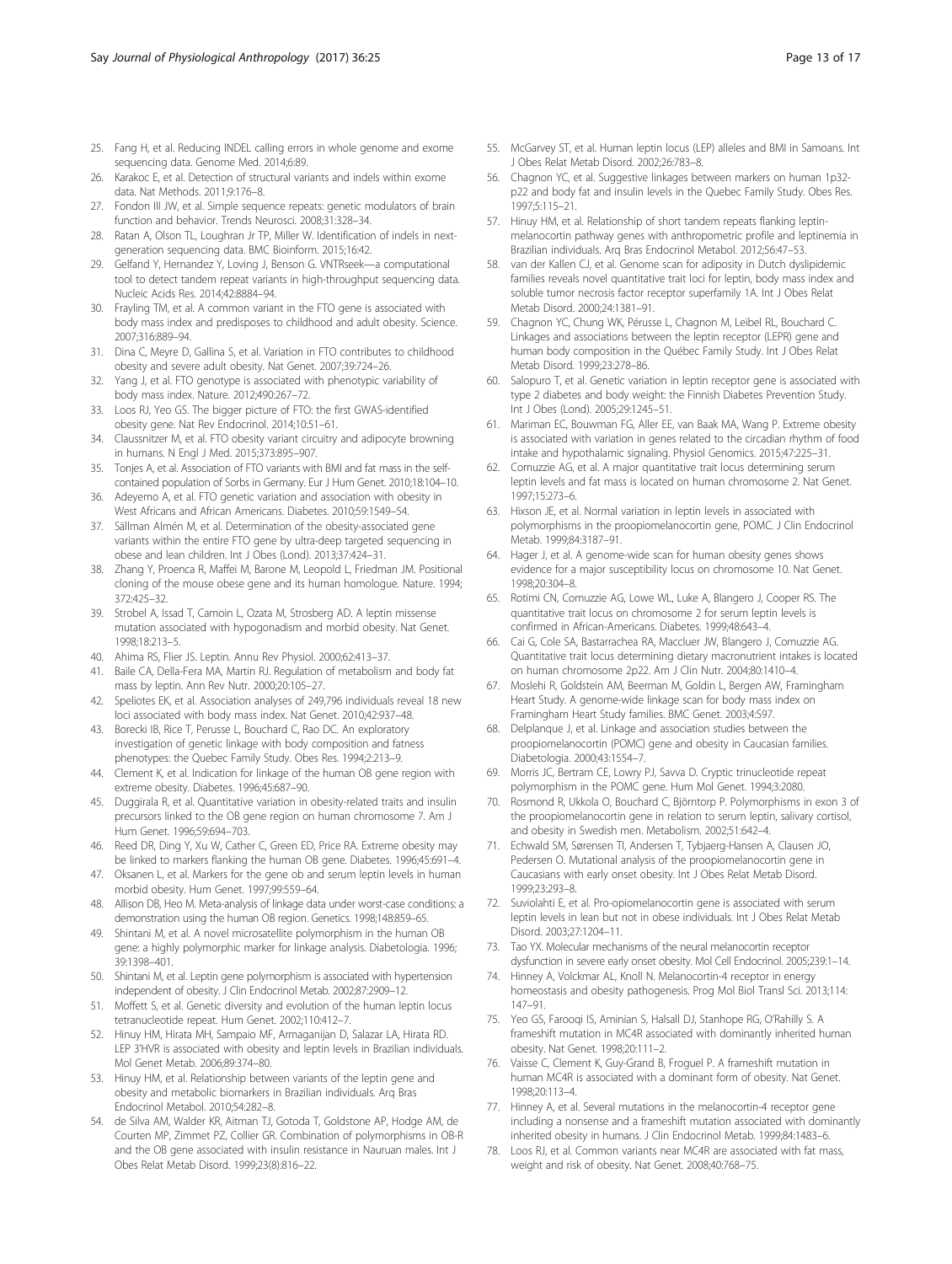- <span id="page-13-0"></span>79. Chambers JC, et al. Common genetic variation near MC4R is associated with waist circumference and insulin resistance. Nat Genet. 2008;40:716–8.
- 80. Xi B, Chandak GR, Shen Y, Wang Q, Zhou D. Association between common polymorphism near the MC4R gene and obesity risk: a systematic review and meta-analysis. PLoS One. 2012;7:e45731.
- 81. Ohman M, et al. Testing of human homologues of murine obesity genes as candidate regions in Finnish obese sib pairs. Eur J Hum Genet. 1999;7:117–24.
- 82. Pankow JS, et al. Possible locus on chromosome 18q influencing postural systolic blood pressure changes. Hypertension. 2000;36:471–6.
- 83. Fukino K, Shen L, Patocs A, Mutter GL, Eng C. Genomic instability within tumor stroma and clinicopathological characteristics of sporadic primary invasive breast carcinoma. JAMA. 2007;297:2103–11.
- 84. Jia JJ, Zhang X, Ge CR, Jois M. The polymorphisms of UCP2 and UCP3 genes associated with fat metabolism, obesity and diabetes. Obes Rev. 2009;10:519–26.
- 85. Campbell DA, Sundaramurthy D, Gordon D, Markham AF, Pieri LF. Association between a marker in the UCP-2/UCP-3 gene cluster and genetic susceptibility to anorexia nervosa. Mol Psychiatry. 1999;4:68–70.
- 86. Comuzzie AG, et al. Linkage exclusion analysis of the chromosome 11 region containing UCP2 and UCP3 with obesity-related phenotypes in Mexican Americans. Int J Obes Relat Metab Disord. 2000;24:1065–8.
- 87. Guo JJ, Liu YJ, Li MX, Yang YJ, Recker RR, Deng HW. Linkage exclusion analysis of two candidate regions on chromosomes 7 and 11: leptin and UCP2/UCP3 are not QTLs for obesity in US Caucasians. Biochem Biophys Res Commun. 2005;332:602–8.
- 88. Brondani LA, Assmann TS, de Souza BM, Bouças AP, Canani LH, Crispim D. Metaanalysis reveals the association of common variants in the uncoupling protein (UCP) 1–3 genes with body mass index variability. PLoS One. 2014;9:e96411.
- 89. Dalgaard LT, Pedersen O. Uncoupling proteins: functional characteristics and role in the pathogenesis of obesity and type II diabetes. Diabetologica. 2001;44:946–65.
- 90. Esterbauer H, et al. A common polymorphism in the promoter of UCP2 is associated with decreased risk of obesity in middle-aged humans. Nat Genet. 2001;28:178–83.
- 91. Cassell PG, et al. An uncoupling protein 2 gene variant is associated with a raised body mass index but not type II diabetes. Diabetologia. 1999;42:688–92.
- 92. Evans D, et al. Frequency of and interaction between polymorphisms in the beta3-adrenergic receptor and in uncoupling proteins 1 and 2 and obesity in Germans. Int J Obes Relat Metab Disord. 2000;24:1239–45.
- 93. Marti A, Corbalan MS, Forga L, Martinez-Gonzalec MA, Martinez JA. Higher obesity risk associated with the exon-8 insertion of the UCP2 gene in a Spanish case-control study. J Nutr. 2004;20:498–501.
- 94. Lee YH, Kim W, Yu BC, Park BL, Kim LH, Shin HD. Association of the ins/del polymorphisms of uncoupling protein 2 (UCP2) with BMI in a Korean population. Biochem Biophys Res Commun. 2008;371:767–71.
- 95. Say YH, et al. Uncoupling protein 2 gene (UCP2) 45-bp I/D polymorphism is associated with adiposity among Malaysian women. J Biosci. 2014;39:867–75.
- 96. Yanowski JA, et al. Associations between uncoupling protein 2, body composition and resting energy expenditure in lean and obese African American, white and Asian children. Am J Clin Nutr. 2000;71:1405–12.
- 97. Walder K, et al. Association between uncoupling protein polymorphisms (UCP2-UCP3) and energy metabolism/obesity in Pima Indians. Hum Mol Genet. 1998;7:1431–5.
- 98. Fuemmeler BF, et al. Genes implicated in serotonergic and dopaminergic functioning predict BMI categories. Obesity. 2008;16:348–55.
- 99. Taub DR, Page J. Molecular signatures of natural selection for polymorphic genes of the human dopaminergic and serotonergic systems: a review. Front Psychol. 2016;7:857.
- 100. Ramamoorthy S, et al. Antidepressant- and cocaine sensitive human serotonin transporter: molecular cloning, expression, and chromosomal localization. Proc Natl Acad Sci U S A. 1993;90:2542–6.
- 101. Iurescia S, Seripa D, Rinaldi M. Looking beyond the 5-HTTLPR polymorphism: genetic and epigenetic layers of regulation affecting the serotonin transporter gene expression. Mol Neurobiol. 2016; doi: [10.1007/s12035-016-0304-6.](http://dx.doi.org/10.1007/s12035-016-0304-6)
- 102. Heils A, et al. Allelic variation of human serotonin transporter gene expression. J Neurochem. 1996;66:2621–4.
- 103. Lesch KP, et al. Organization of the human serotonin transporter gene. J Neural Transm Gen Sect. 1994;95:157–62.
- 104. MacKenzie A, Quinn J. A serotonin transporter gene intron 2 polymorphic region, correlated with affective disorders, has allele-dependent differential enhancer-like properties in the mouse embryo. Proc Natl Acad Sci U S A. 1999;96:15251–5.
- 105. Sookoian S, et al. Short allele of serotonin transporter gene promoter is a risk factor for obesity in adolescents. Obesity (Silver Spring). 2007;5:271–6.
- 106. Markus CR, Capello AE. Contribution of the 5-HTTLPR gene by neuroticism on weight gain in male and female participants. Psychiatr Genet. 2012;22:279–85.
- 107. Capello AE, Markus CR. Differential influence of the 5-HTTLPR genotype, neuroticism and real-life acute stress exposure on appetite and energy intake. Appetite. 2014;77:83–93.
- 108. Lan MY, Chang YY, Chen WH, Kao YF, Lin HS, Liu JS. Serotonin transporter gene promoter polymorphism is associated with body mass index and obesity in nonelderly stroke patients. J Endocrinol Invest. 2009;32:119–22.
- 109. Miranda RC, Genro JP, Campagnolo PD, Mattevi VS, Vitolo MR, Almeida S. Biallelic and triallelic approaches of 5-HTTLPR polymorphism are associated with food intake and nutritional status in childhood. J Nutr Biochem. 2017: 43:47–52.
- 110. Iordanidou M, et al. The serotonin transporter promoter polymorphism (5-HTTLPR) is associated with type 2 diabetes. Clin Chim Acta. 2010;411:167–71.
- 111. Hameed A, Ajmal M, Nasir M, Ismail M. Genetic association analysis of serotonin transporter polymorphism (5-HTTLPR) with type 2 diabetes patients of Pakistani population. Diabetes Res Clin Pract. 2015;108:67–71.
- 112. Bah J, et al. Further exploration of the possible influence of polymorphisms in HTR2C and 5HTT on body weight. Metabolism. 2010;59:1156–63.
- 113. Borkowska A, et al. Effect of the 5-HTTLPR polymorphism on affective temperament, depression and body mass index in obesity. J Affect Disord. 2015;184:193–7.
- 114. Mergen H, et al. LEPR, ADBR3, IRS-1 and 5-HTT genes polymorphisms do not associate with obesity. Endocr J. 2007;54:89–94.
- 115. Uzun M, Saglar E, Kucukyildirim S, Erdem B, Unlu H, Mergen H. Association of VNTR polymorphisms in DRD4, 5-HTT and DAT1 genes with obesity. Arch Physiol Biochem. 2015;121:75–9.
- 116. Dias H, Muc M, Padez C, Manco L. Association of polymorphisms in 5-HTT (SLC6A4) and MAOA genes with measures of obesity in young adults of Portuguese origin. Arch Physiol Biochem. 2016;122:8–13.
- 117. Fuke S, et al. The VNTR polymorphism of the human dopamine transporter (DAT1) gene affects gene expression. Pharmacogenomics J. 2001;1:152–6.
- 118. Sano A, Kondoh K, Kakimoto Y, Kondo I. A 40-nucleotide repeat polymorphism in the human dopamine transporter gene. Hum Genet. 1993; 91:405–6.
- 119. Heinz A, et al. Genotype influences in vivo dopamine transporter availability in human striatum. Neuropsychopharmacology. 2000;22:133–9.
- 120. Epstein LH, et al. Dopamine transporter genotype as a risk factor for obesity in African-American smokers. Obes Res. 2002;10:1232–40.
- 121. Yokum S, Marti CN, Smolen A, Stice E. Relation of the multilocus genetic composite reflecting high dopamine signaling capacity to future increases in BMI. Appetite. 2015;87:38–45.
- 122. Shinohara M, et al. Eating disorders with binge-eating behaviour are associated with the s allele of the 3'-UTR VNTR polymorphism of the dopamine transporter gene. J Psychiatry Neurosci. 2004;29:134–7.
- 123. Epstein LH, et al. The relationship between food reinforcement and dopamine genotypes on food intake in smokers. Am J Clin Nutr. 2004;80: 82–8.
- 124. Epstein LH, et al. Food reinforcement, the dopamine D2 receptor genotype, and energy intake in obese and nonobese humans. Behav Neurosci. 2007; 121:877–86.
- 125. Davis C, et al. Dopamine transporter gene (DAT1) associated with appetite suppression to methylphenidate in a case-control study of binge eating disorder. Neuropsychopharmacology. 2007;32:2199–206.
- 126. Wang G, et al. Brain dopamine and obesity. Lancet. 2001;357:354–7.
- 127. Volkow ND, et al. Low dopamine striatal D2 receptors are associated with prefrontal metabolism in obese subjects: possible contributing factors. Neuroimage. 2008;42:1537–43.
- 128. Young RM, Lawford BR, Nutting A, Noble EP. Advances in molecular genetics and the prevention and treatment of substance misuse: implications of association studies of the A1 allele of the D2 dopamine receptor gene. Addict Behav. 2004;29:1275–94.
- 129. Munafo MR, Matheson IJ, Flint J. Association of the DRD2 gene Taq1A polymorphism and alcoholism: a meta-analysis of case-control studies and evidence of publication bias. Mol Psychiatry. 2007;12:454–61.
- 130. Meador-Woodruff JH, et al. Dopamine receptor gene expression in the human medial temporal lobe. Neuropsychopharmacology. 1994;10:239–48.
- 131. Meador-Woodruff JH, et al. Dopamine receptor mRNA expression in human striatum and neocortex. Neuropsychopharmacology. 1996;15:17–29.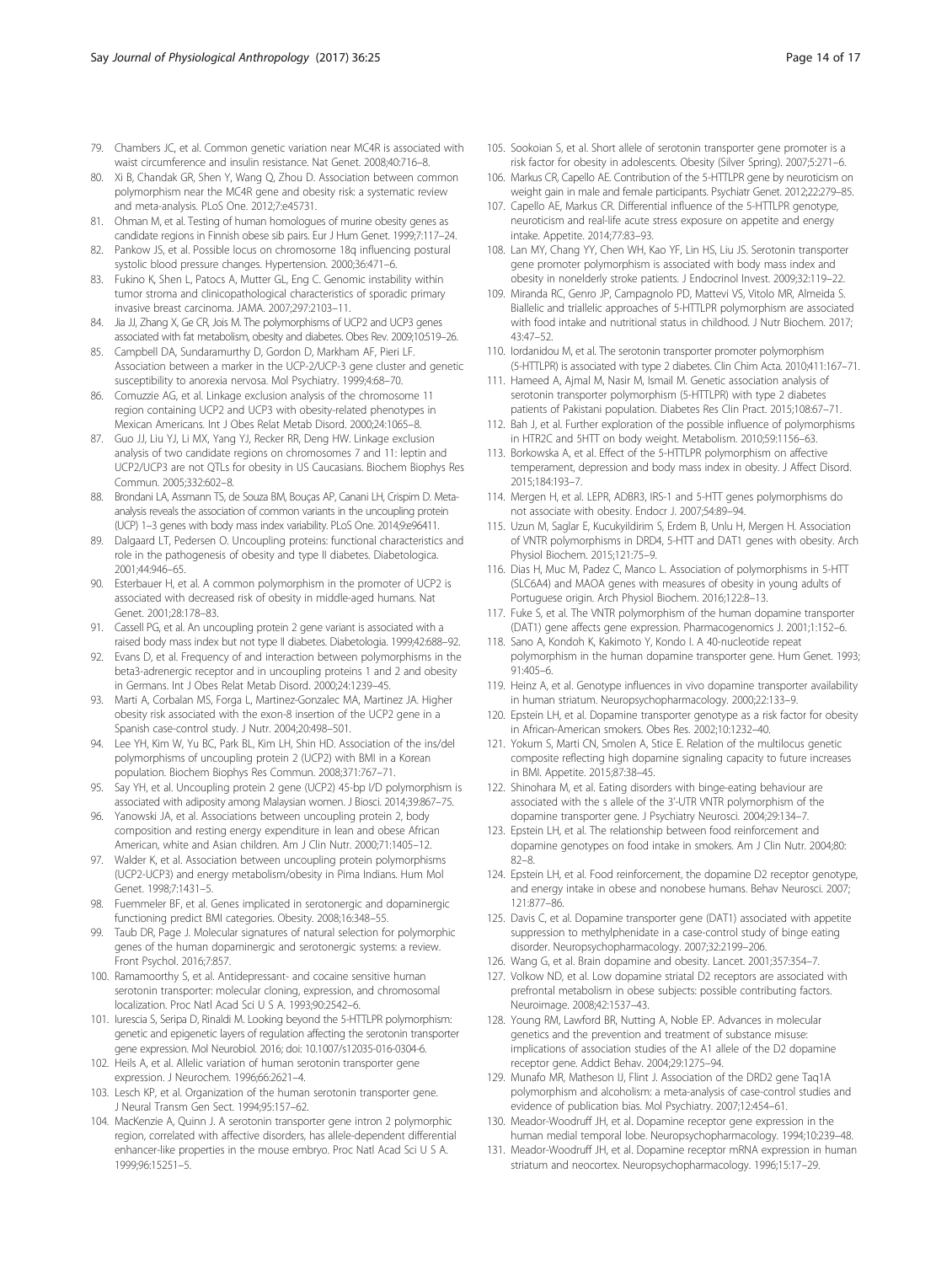- <span id="page-14-0"></span>132. Van Tol HH, et al. Multiple dopamine D4 receptor variants in the human population. Nature. 1992;358:149–52.
- 133. Chang FM, Kidd JR, Livak KJ, Pakstis AJ, Kidd KK. The world-wide distribution of allele frequencies at the human dopamine D4 receptor locus. Hum Genet. 1996;98:91–101.
- 134. Schoots O, Van Tol HH. The human dopamine D4 receptor repeat sequences modulate expression. Pharmacogenomics J. 2003;3:343–8.
- 135. Theisen FM, et al. Spectrum of binge eating symptomatology in patients treated with clozapine and olanzapine. J Neural Transm. 2003;110:111–21.
- 136. Comings DE, et al. Studies of the 48 bp repeat polymorphism of the DRD4 gene in impulsive, compulsive, addictive behaviors: Tourette syndrome, ADHD, pathological gambling, and substance abuse. Am J Med Genet. 1999;88:358–68.
- 137. Guo G, North K, Choi S. DRD4 gene variant associated with body mass: the national longitudinal study of adolescent health. Hum Mutat. 2006;27: 236–41.
- 138. Levitan RD, et al. The dopamine-4 receptor gene associated with binge eating and weight gain in women with seasonal affective disorder: an evolutionary perspective. Biol Psychiatry. 2004;56:665–9.
- 139. Levitan RD, et al. A birth-season/DRD4 gene interaction predicts weight gain and obesity in women with seasonal affective disorder: a seasonal thrifty phenotype hypothesis. Neuropsychopharmacology. 2006;31:2498–503.
- 140. Levitan RD, Kaplan AS, Davis C, Lam RW, Kennedy JL. A season-of-birth/ DRD4 interaction predicts maximal body mass index in women with bulimia nervosa. Neuropsychopharmacology. 2010;35:1729–33.
- 141. Eisenberg DT, Campbell B, Gray PB, Sorenson MD. Dopamine receptor genetic polymorphisms and body composition in undernourished pastoralists: an exploration of nutrition indices among nomadic and recently settled Ariaal men of northern Kenya. BMC Evol Biol. 2008;8:173.
- 142. Levitan RD, et al. A DRD4 gene by maternal sensitivity interaction predicts risk for overweight or obesity in two independent cohorts of preschool children. J Child Psychol Psychiatry. 2017;58:180–8.
- 143. Hinney AJ, et al. No evidence for involvement of polymorphisms of the dopamine D4 receptor gene in anorexia nervosa, underweight, and obesity. Am J Med Genet. 1999;88:594–7.
- 144. Roth CL, Hinney A, Schur EA, Elfers CT, Reinehr T. Association analyses for dopamine receptor gene polymorphisms and weight status in a longitudinal analysis in obese children before and after lifestyle intervention. BMC Pediatr. 2013;13:197.
- 145. Jozkow P, Slowinska-Lisowska M, Laczmanski L, Medras M. DRD2 C313T and DRD4 48-bp VNTR polymorphisms and physical activity of healthy men in Lower Silesia, Poland (HALS study). Ann Hum Biol. 2013;40:186–90.
- 146. Sabol SZ, Hu S, Hamer D. A functional polymorphism in the monoamine oxidase A gene promoter. Hum Genet. 1998;103:273–9.
- 147. Levy ER, Powell JF, Buckle VJ, Hsu YP, Breakefield XO, Craig IW. Localization of human monoamine oxidase-A gene to Xp11.23-11.4 by in situ hybridization: implications for Norrie disease. Genomics. 1989;5:368–70.
- 148. Huang YY, Cate SP, Battistuzzi C, Oquendo MA, Brent D, Mann JJ. An association between a functional polymorphism in the monoamine oxidase a gene promoter, impulsive traits and early abuse experiences. Neuropsychopharmacology. 2004;29:1498–505.
- 149. Denney RM, Koch H, Craig IW. Association between monoamine oxidase A activity in human male skin fibroblasts and genotype of the MAOA promoter-associated variable number tandem repeat. Hum Genet. 1999;105: 542–51.
- 150. Shih JC, Chen K, Ridd MJ. Monoamine oxidase: from genes to behavior. Annu Rev Neurosci. 1999;22:197–217.
- 151. Need A, Ahmadi K, Spector T, Goldstein D. Obesity is associated with genetic variants that alter dopamine availability. Ann Hum Genet. 2006;70: 293–303.
- 152. Ducci F, Newman TK, Funt S, Brown GL, Virkkunen M, Goldman D. A functional polymorphism in the MAOA gene promoter (MAOA-LPR) predicts central dopamine function and body mass index. Mol Psychiatry. 2006;11: 858–66.
- 153. Wallmeier D, et al. Genetic modulation of the serotonergic pathway: influence on weight reduction and weight maintenance. Genes Nutr. 2013; 8:601–10.
- 154. Fuemmeler BF, Agurs-Collins T, Mcclernon FJ, Kollins SH, Garrett ME, Ashley-Koch AE. Interactions between genotype and depressive symptoms on obesity. Behav Genet. 2009;39:296–305.
- 155. Galvão A, Krüger RC, Campagnolo PD, Mattevi VS, Vitolo MR, Almeida S. Association of MAOA and COMT gene polymorphisms with palatable food intake in children. J Nutr Biochem. 2012;23:272–77.
- 156. Craig SP, Boularand S, Darmon MC, Mallet J, Craig IW. Localization of human tryptophan hydroxylase (TPH) to chromosome 11p15.3–p14 by in situ hybridization. Cytogenet Cell Genet. 1991;56:157–9.
- 157. Polymeropoulos MH, Xiao H, Rath DS, Merril CR. Tetranucleotide repeat polymorphism at the human tyrosine hydroxylase gene (TH). Nucleic Acids Res. 1991;19:3753.
- 158. Kobayashi K, et al. Structure of the human tyrosine hydroxylase gene: alternative splicing from a single gene accounts for generation of four mRNA types. J Biochem. 1988;103:907–12.
- 159. Jönsson E, et al. A search for association between schizophrenia and dopamine-related alleles. Eur Arch Psychiatry Clin Neurosci. 1996;246:297–304.
- 160. Wei J, Ramchand CN, Hemmings GP. Possible association of catecholamine turnover with the polymorphic (TCAT)n repeat in the first intron of the human tyrosine hydroxylase gene. Life Sci. 1997;61:1341–7.
- 161. Ishiguro H, et al. Systematic search for variations in the tyrosine hydroxylase gene and their associations with schizophrenia, affective disorders, and alcoholism. Am J Med Genet. 1998;81:388–96.
- 162. Persson M, et al. Search for the influence of the tyrosine hydroxylase (TCAT)n repeat polymorphism on personality traits. Psychiatry Res. 2000;95:1–8.
- 163. Li Y, South T, Han M, Chen J, Wang R, Huang XF. High-fat diet decreases tyrosine hydroxylase mRNA expression irrespective of obesity susceptibility in mice. Brain Res. 2009;1268:181–9.
- 164. Leite F, Lima M, Marino F, Cosentino M, Ribeiro L. Dopaminergic receptors and tyrosine hydroxylase expression in peripheral blood mononuclear cells: a distinct pattern in central obesity. PLoS One. 2016;11:e0147483.
- 165. Samuel VT, Shulman GI. The pathogenesis of insulin resistance: integrating signaling pathways and substrate flux. J Clin Invest. 2016;126:12–22.
- 166. Junien C, van Heyningen V. Report of the committee on the genetic constitution of chromosome 11. Cytogenet Cell Genet. 1991;58:459–54.
- 167. Bell GI, Horita S, Karam JH. A polymorphic locus near the human insulin gene is associated with insulin-dependent diabetes mellitus. Diabetes. 1984; 33:176–83.
- 168. Bennett ST, et al. IDDM2-VNTR-encoded susceptibility to type 1 diabetes: dominant protection and parental transmission of alleles of the insulin gene-linked minisatellite locus. J Autoimmun. 1996;9:415–21.
- 169. Bennett ST, Todd JA. Human type 1 diabetes and the insulin gene: principles of mapping polygenes. Annu Rev Genet. 1996;30:343–70.
- 170. Kennedy GC, German MS, Rutter WJ. The minisatellite in the diabetes susceptibility locus IDDM2 regulates insulin transcription. Nat Genet. 1995; 9:293–8.
- 171. Le Stunff C, Fallin D, Schork NJ, Bougneres P. The insulin gene VNTR is associated with fasting insulin levels and development of juvenile obesity. Nat Genet. 2000;26:444–6.
- 172. Todd JA, et al. Robust associations of four new chromosome regions from genome-wide analyses of type 1 diabetes. Nat Genet. 2007;39:857–64.
- 173. Ong KK, et al. The insulin gene VNTR, type 2 diabetes and birth weight. Nat Genet. 1999;21:262–3.
- 174. Eriksson JG, Osmond C, Forsénc J, Kajantie E, Barker JP, Laakso M. Insulin gene variable number of tandem repeat genotype, early growth and glucose metabolism in adult life. Int J Endocrinol Metab. 2006;4:180–7.
- 175. Bazaes RA, Petry CJ, Ong KK, Avila A, Dunger DB, Mericq MV. Insulin gene VNTR genotype is associated with insulin sensitivity and secretion in infancy. Clin Endocrinol (Oxf). 2003;59:599–603.
- 176. Huxtable SJ, et al. Analysis of parent-offspring trios provides evidence for linkage and association between the insulin gene and type 2 diabetes mediated exclusively through paternally transmitted class III variable number tandem repeat alleles. Diabetes. 2000;49:126–30.
- 177. Mitchell SM, et al. Lack of support for a role of the insulin gene variable number of tandem repeats minisatellite (INS-VNTR) locus in fetal growth or type 2 diabetes-related intermediate traits in United Kingdom populations. J Clin Endocrinol Metab. 2004;89:310–7.
- 178. Vu-Hong TA, et al. The INS VNTR locus does not associate with smallness for gestational age (SGA) but interacts with SGA to increase insulin resistance in young adults. J Clin Endocrinol Metab. 2006;91:2437–40.
- 179. Lindsay RS, Hanson RL, Wiedrich C, et al. The insulin gene variable number tandem repeat class I/III polymorphism is in linkage disequilibrium with birth weight but not type 2 diabetes in the Pima population. Diabetes. 2003;52:187–93.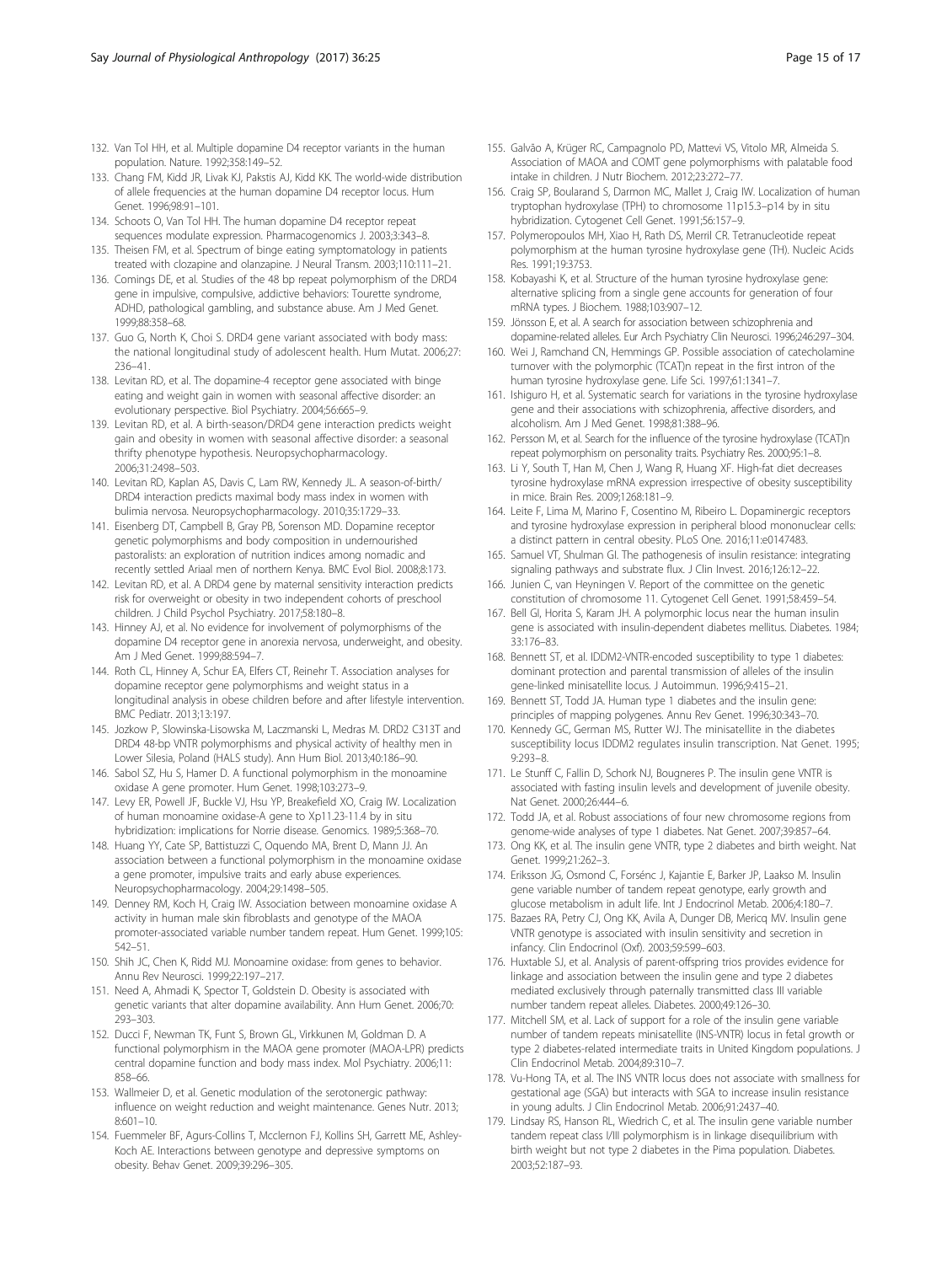- <span id="page-15-0"></span>180. Bennett AJ, et al. Variation at the insulin gene VNTR (variable number tandem repeat) polymorphism and early growth: studies in a large Finnish birth cohort. Diabetes. 2004;53:2126–31.
- 181. Hansen SK, et al. Large-scale studies of the HphI insulin gene variablenumber-of-tandem-repeats polymorphism in relation to type 2 diabetes mellitus and insulin release. Diabetologia. 2004;47:1079–87.
- 182. Meigs JB, et al. The insulin gene variable number tandem repeat and risk of type 2 diabetes in a population based sample of families and unrelated men and women. J Clin Endocrinol Metab. 2005;90:1137–43.
- 183. Le Stunff C, Fallin D, Bougnères P. Paternal transmission of the very common class I INS VNTR alleles predisposes to childhood obesity. Nat Genet. 2001;29:96–9.
- 184. Heude B, et al. VNTR polymorphism of the insulin gene and childhood overweight in a general population. Obes Res. 2004;12:499–504.
- 185. Heude B, et al. The insulin gene variable number of tandem repeat: associations and interactions with childhood body fat mass and insulin secretion in normal children. J Clin Endocrinol Metab. 2006;91:2770–5.
- 186. Santoro N, et al. Insulin gene variable number of tandem repeats (INS VNTR) genotype and metabolic syndrome in childhood obesity. J Clin Endocrinol Metab. 2006;91:4641–4.
- 187. Maas JA, et al. Insulin VNTR and IGF-1 promoter region polymorphisms are not associated with body composition in early childhood: the generation R study. Horm Res Paediatr. 2010;73:120–7.
- 188. Sandhu MS, et al. INS VNTR class genotype and indexes of body size and obesity: population-based studies of 7,999 middle-aged men and women. Diabetes. 2005;54:2812–5.
- 189. Bougnères P. Editorial: genotypic and phenotypic complexity at the insulin variable number of tandem repeats locus. J Clin Endocrinol Metab. 2006;91: 4246–9.
- 190. Eaves IA, et al. Transmission ratio distortion at the INS-IGF2 VNTR. Nat Genet. 1999;22:324–5.
- 191. Bouatia-Naji N, et al. INS VNTR is not associated with childhood obesity in 1,023 families: a family-based study. Obesity (Silver Spring). 2008;16:1471–5.
- 192. Perrier S, Darakhshan F, Hajduch E. IL-1 receptor antagonist in metabolic diseases: Dr Jekyll or Mr Hyde? FEBS Lett. 2006;580:6289–94.
- 193. Juge-Aubry CE, et al. Adipose tissue is a major source of interleukin-1 receptor antagonist: upregulation in obesity and inflammation. Diabetes. 2003;52:1104–10.
- 194. Somm E, et al. Decreased fat mass in interleukin-1 receptor antagonistdeficient mice: impact on adipogenesis, food intake, and energy expenditure. Diabetes. 2005;54:3503–9.
- 195. Meier CA, Bobbioni E, Gabay C, Assimacopoulos-Jeannet F, Golay A, Dayer JM. IL-1 receptor antagonist serum levels are increased in human obesity: a possible link to the resistance to leptin? J Clin Endocrinol Metab. 2002;87: 1184–8.
- 196. Vamvakopoulos JE, Taylor CJ, Morris-Stiff GJ, Green C, Metcalfe S. The interleukin-1 receptor antagonist gene: a single-copy variant of the intron 2 variable number tandem repeat (VNTR) polymorphism. Eur J Immunogenet. 2002;29:337–40.
- 197. Tarlow JK, et al. Polymorphism in human IL-1 receptor antagonist gene intron 2 is caused by variable numbers of an 86-bp tandem repeat. Hum Genet. 1993;91:403–4.
- 198. Witkin SS, Gerber S, Ledger WJ. Influence of interleukin-1 receptor antagonist gene polymorphism on disease. Clin Infect Dis. 2002;34:204–9.
- 199. Hurme M, Santtila S. IL-1 receptor antagonist (IL-1Ra) plasma levels are coordinately regulated by both IL-1Ra and IL-1beta genes. Eur J Immunol. 1998;28:2598–602.
- 200. Um JY, Kim HM, Mun SW, Song YS, Hong SH. Interleukin-1 receptor antagonist gene polymorphism and traditional classification in obese women. Int J Neurosci. 2006;116(1):39–53.
- 201. Manchanda PK, Bid HK, Achyut BR, Mittal B, Srivastava N, Mittal RD. Interleukin-1 receptor antagonist gene polymorphism and obesity: a pilot study from north India. Indian J Clin Biochem. 2007;22(1):61–4.
- 202. Kok YY, Ong HH, Say YH. Interleukin-1 receptor antagonist and interleukin-4 genes variable number tandem repeats are associated with adiposity in Malaysian subjects. J Obes. 2017;2017:4104137.
- 203. Nelms K, Keegan AD, Zamorano J, Ryan JJ, Paul WE. The IL-4 receptor: signaling mechanisms and biologic functions. Annu Rev Immunol. 1999;17: 701–38.
- 204. Mito N, Hosoda T, Kato C, Sato K. Change of cytokine balance in dietinduced obese mice. Metabolism. 2000;49:1295–300.
- 205. Chang YH, Ho KT, Lu SH, Huang CN, Shiau MY. Regulation of glucose/lipid metabolism and insulin sensitivity by interleukin-4. Int J Obes (Lond). 2012; 36:993–8.
- 206. Borst SE, Conover CF, Bagby GJ. Association of resistin with visceral fat and muscle insulin resistance. Cytokine. 2005;32:39–44.
- 207. Tsao CH, Shiau MY, Chuang PH, Chang YH, Hwang J. Interleukin-4 regulates lipid metabolism by inhibiting adipogenesis and promoting lipolysis. J Lipid Res. 2014;55:385–97.
- 208. Rao RR, et al. Meteorin-like is a hormone that regulates immune-adipose interactions to increase beige fat thermogenesis. Cell. 2014;157:1279–91.
- 209. Mout R, Willemze R, Landegent JE. Repeat polymorphisms in the interleukin-4 gene (IL4). Nucleic Acids Res. 1991;19:3763.
- 210. Inanir A, et al. Association of IL-4 gene VNTR variant with deep venous thrombosis in Behçet's disease and its effect on ocular involvement. Mol Vision. 2013;19:675–83.
- 211. Nakashima H, et al. Association between IL-4 genotype and IL-4 production in the Japanese population. Genes Immunity. 2002;3:107–9.
- 212. Olsson T. Cytokine-producing cells in experimental autoimmune encephalomyelitis and multiple sclerosis. Neurology. 1995;45:S11–5.
- 213. Buchs N, et al. IL-4 VNTR gene polymorphism in chronic polyarthritis. The rare allele is associated with protection against destruction. Rheumatology. 2000;39:1126–31.
- 214. Wu MC, Huang CM, Tsai JJ, Chen HY, Tsai FJ. Polymorphisms of the interleukin-4 gene in Chinese patients with systemic lupus erythematosus in Taiwan. Lupus. 2003;12:21–5.
- 215. Sobti RC, Maithil N, Thakur H, Sharma Y, Talwar KK. VEGF and IL-4 gene variability and its association with the risk of coronary heart disease in north Indian population. Mol Cell Biochem. 2010;341:139–48.
- 216. Tekcan A, Yigit S, Rustemoglu A, Gurel C, Sahin S, Tasliyurt T. The investigation of obesity susceptibility with IL-4 gene intron 3 VNTR and IL-6 gene -597G/A polymorphisms in a Turkish population. Int J Human Genet. 2013;13:209–13.
- 217. Bid HK, Konwar R, Agrawal CG, Banerjee M. Association of IL-4 and IL-1RN (receptor antagonist) gene variants and the risk of type 2 diabetes mellitus: a study in the north Indian population. Indian J Med Sci. 2008;62:259–66.
- 218. Nathan C, Xie QW. Nitric oxide synthases: roles, tolls, and controls. Cell. 1994;78:915–8.
- 219. Heinonen I, et al. Effect of nitric oxide synthase inhibition on the exchange of glucose and fatty acids in human skeletal muscle. Nutr Metab. 2013;10:43–50.
- 220. Perez-Matute P, Neville MJ, Tan GD, Frayn KN, Karpe F. Transcriptional control of human adipose tissue blood flow. Obesity (Silver Spring). 2009;17:681–8.
- 221. Georgescu A, et al. Dysfunction of human subcutaneous fat arterioles in obesity alone or obesity associated with type 2 diabetes. Clin Sci (Lond). 2011;120:463–72.
- 222. Valerio A, et al. TNF-alpha downregulates eNOS expression and mitochondrial biogenesis in fat and muscle of obese rodents. J Clin Invest. 2006;116:2791–8.
- 223. Wang Y, Kikuchi S, Suzuki H, Nagase S, Koyama A. Endothelial nitric oxide synthase gene polymorphism in intron 4 affects the progression of renal failure in non diabetic renal disease. Nephrol Dialysis Transplant. 1999;14: 2898–902.
- 224. Wang XL, et al. Genetic contribution of the endothelial constitutive nitric oxide synthase gene to plasma nitric oxide levels. Arterioscler Thromb Vasc Biol. 1997;17:3147–53.
- 225. AlFadhli S. Influence of endothelial nitric oxide synthase gene intron-4 27 bp repeat polymorphism on its expression in autoimmune diseases. Dis Markers. 2013;34:349–56.
- 226. Wang J, Dudley D, Wang XL. Haplotype-specific effects on endothelial NO synthase promoter efficiency: modifiable by cigarette smoking. Arterioscler Thromb Vasc Biol. 2002;22:e1–4.
- 227. Zhang MX, et al. Regulation of endothelial nitric oxide synthase by small RNA. Proc Natl Acad Sci U S A. 2005;102:16967–72.
- 228. Zhang MX, et al. Effect of 27 nt small RNA on endothelial nitric oxide synthase expression. Mol Biol Cell. 2008;19:3997–4005.
- 229. Marra M, Scalfi L, Contaldo F, Pasanisi F. Fasting respiratory quotient as a predictor of long-term weight changes in non-obese women. Ann Nutr Metab. 2004;48:189–92.
- 230. Nasr HB, et al. Functional G894T (rs1799983) polymorphism and intron-4 VNTR variant of nitric oxide synthase (NOS3) gene are susceptibility biomarkers of obesity among Tunisians. Obes Res Clin Pract. 2016;10: 465–75.